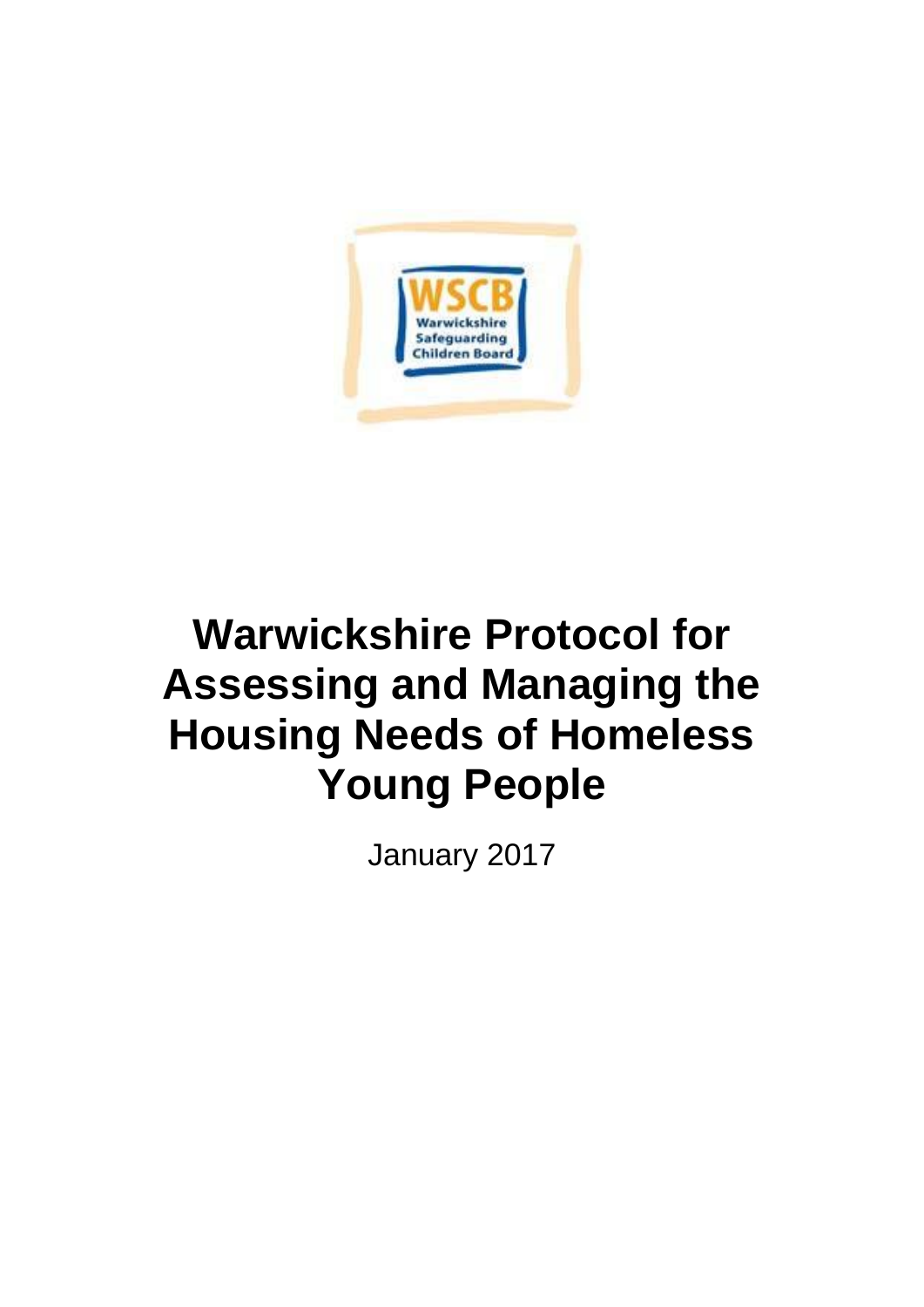# **Foreword**

The purpose of this protocol is to provide clarity about the roles and responsibilities of Local Housing Authorities (LHA) and Children and Families (C&F) towards children and young people who may be homeless or at risk of homelessness. It aims to clarify each agency's responsibilities under the relevant legislation and to reflect statutory guidance issued by the Government in 2010.

The Local Housing Authorities and Children and Families have prepared this joint protocol having due regard to the House of Lords judgement in R (on the application of G) v Southwark London Borough Council [2009] UKHL26 ruling, referred to as the [G v Southwark judgment](http://www.publications.parliament.uk/pa/ld200809/ldjudgmt/jd090520/appg-1.htm) that clarified the law regarding homeless 16 and 17 year olds. In particular it outlined the interplay between Housing Act 1996 duties and Children Act 1989 duties, and Sections 17 and 20 of the Children Act 1989. Where a young person aged 16/17 is found to be homeless and in need of accommodation, they would usually be assessed as a 'child in need' under the Children Act 1989 and the ongoing duty to accommodate under Section 20 of the Act will normally fall to Children and Families.

Preventing homelessness occurring in the first place is recognised as being in the best interests of all young people and prevention is a key element of the joint work between Housing Authorities and Warwickshire County Council.

The protocol is designed to ensure effective joint working between Children and Families and Local Housing Authorities across Warwickshire who will work together in trying to keep the young person within their family, wherever it is safe and appropriate to do so, giving consideration to both the accommodation and support needs of young people who are affected by actual or potential homelessness.

The Warwickshire Safeguarding Children Board will monitor the effectiveness of this protocol in promoting the safety and well-being of young people who may be homeless.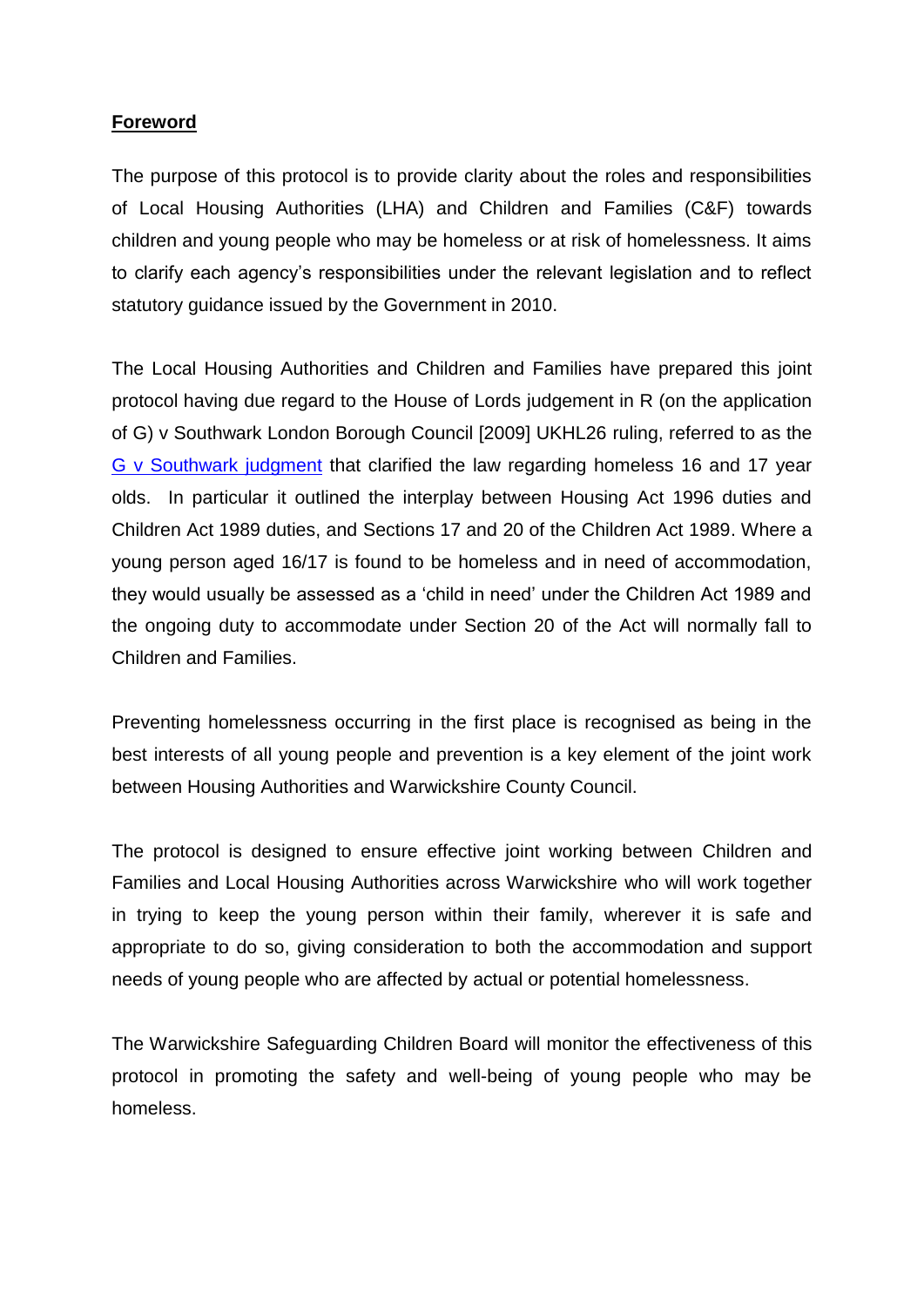Agencies are all committed to working in partnership to ensure the best possible outcomes for the vulnerable young people who require assistance and support. The importance of having a joint commitment and a holistic assessment process is recognised that gives broad consideration to the potential risks and vulnerabilities of young people who present as homeless.

#### Beate Wagner **Head of Service – Children and Families**

Nick Cadd/Steve Shanahan/Angela Coates/Dawn Dawson/Bill Hunt **Warwickshire Heads of Housing**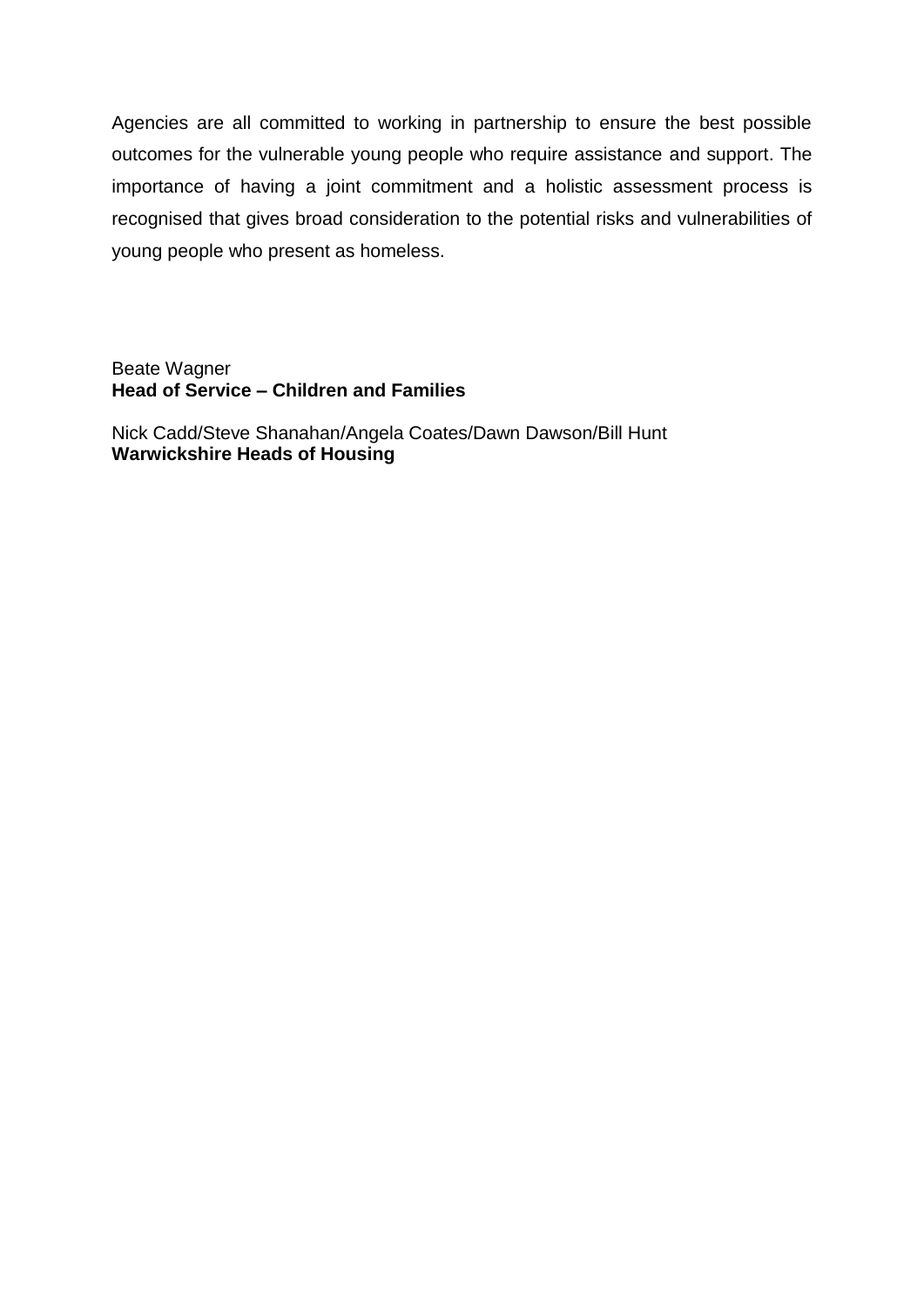| <b>Contents</b> |                                                                                                     | Page      |
|-----------------|-----------------------------------------------------------------------------------------------------|-----------|
|                 | Joint Protocol for Homeless Young People (16 - 17 years old)<br><b>Flow Chart</b>                   |           |
| 1.              | Purpose                                                                                             | 1         |
| 2.              | Aims and Principles                                                                                 | $1 - 2$   |
| 3.              | Young People covered by the Protocol                                                                | $2 - 3$   |
| 4.              | <b>Duties and Responsibilities</b>                                                                  | $3 - 4$   |
| 5.              | Procedure when 16 and 17 year olds present themselves as<br>homeless to the Local Housing Authority | $5-6$     |
| 6.              | Procedure when 16 and 17 year olds present themselves as<br>homeless to Children and Families       | $7 - 10$  |
| 7.              | Procedure for Joint Assessment Process for Homeless 16 and 17<br>year olds                          | $11 - 15$ |
| 8.              | Procedure for Looked After Young People and Care Leavers                                            | $15 - 17$ |
| 9.              | Procedure for Prior to Leaving Care – Referrals to Housing<br>Options/Advice Teams.                 | $17 - 19$ |
| 10.             | Procedure for all other young people aged 18 - 21 years                                             | 26-27     |
| 11.             | <b>Dispute Resolution</b>                                                                           | 27        |
| 12.             | Monitoring and Review                                                                               | 27        |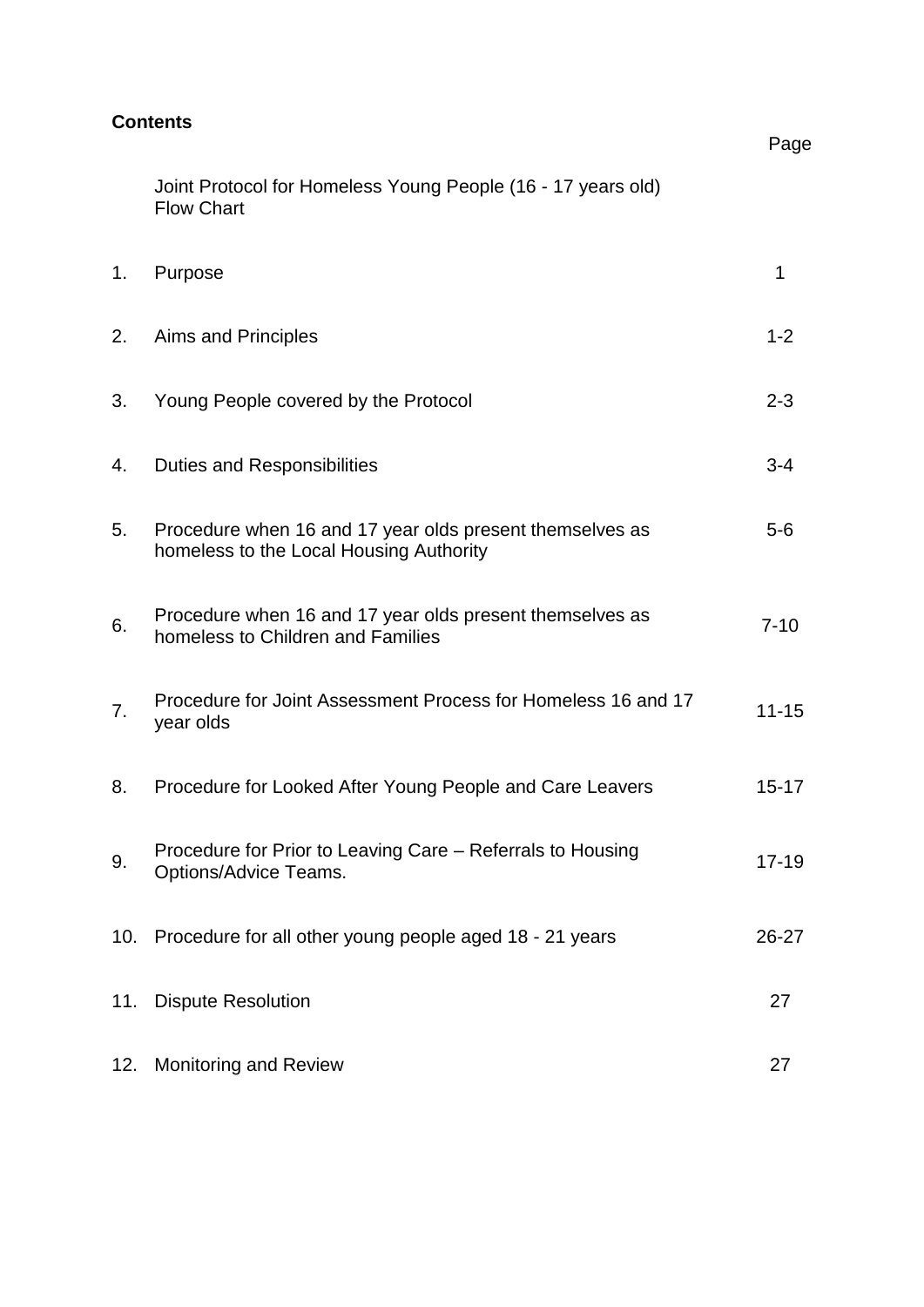#### 9  $\overline{a}$ No LHA duty to investigate under Part **VII Housing Act 1996** and continue to explore prevention options. **Joint Assessment interview**. Outcome of Assessment confirmed within 24 hours - LHA and C&F liaise until resolved. C&F to secure housing and support. Placement and Care plan to be completed. Young Person/Agency contacts Children & Families Young Person/Agency contacts LHA Following initial enquiries by LHA young person deemed to be homeless. Complete MARF and send to [mash@warwickshire.gcsx](mailto:mash@warwickshire.gcsx.gov.uk) [.gov.uk](mailto:mash@warwickshire.gcsx.gov.uk) for joint assessment. LHA to provide temporary accommodation on pending joint <mark>assessment.</mark><br>P **Housing** advice Further investigation under Part VII Housing Act 1996. Is a full housing duty owed? Offer of supported accommodation or settled accommodation with floating support. Yes A&LCT provides or funds accommodation to 18. Placement and Care plan to be completed. Primary responsibility rests with A&LCT, but A&LCT may seek advice and assistance from LHA if no suitable accommodation available. **KEY:** CAF = Common Assessment Framework A&LCT = Asylum & Leaving Care Team LHA = Local Housing Authority<br> $C\&F$  = Children & Families  $=$  Children & Families FS = Floating Support  $YJS = Youth$  Justice Service  $FDT = Fmergencv$  Duty Team Arrange Joint **Assessment** for 16 & 17 yr olds within 10 days of initial referral or sooner. After initial enquiries to determine if leaving care criteria applies. After initial assessment, complete referral form and fax/email to LHA for joint assessment. If necessary, C&F to provide temporary accommoda tion pending joint assessment Pathway plan prior to 18<sup>th</sup> birthday to consider referral to LHA and whether joint assessment is required if accommodation is identified as an issue **and** to consider a step down to CAF where a young person does not meet the criteria for ongoing A&LCT support. Reason for accommodation accepted as due to homelessness, falls within S20 (1) CA 1989 or section 20(3). **No**  C&F to consider S17 Child in Need Support Services other than housing  **S20 Duty? Yes** Consider step down to CAF co-ordination of / early intervention support Yes to S17 duty No to S17 duty C&F to provide appropriate support as identified and advise LHA **Following initial** assessment, young person not deemed to be homeless. LHA to explore **prevention options** pending joint assessment. Pre-joint assessment discussion to take place. After initial assessment, consideration of step down to early **intervention** services or CAF support to young person and their family. **No Consideration of** CAF support to young person and their family. Out of hours EDT will support and refer to daytime team for action next working day. After initial assessment, child found to be CIN and reason for accommodation to be considered. LHA to confirm decision in writing to C&F. If appropriate a referral should be made to C&F.

# **Joint Protocol for Homeless Young People (16-17 years old) Flow Chart**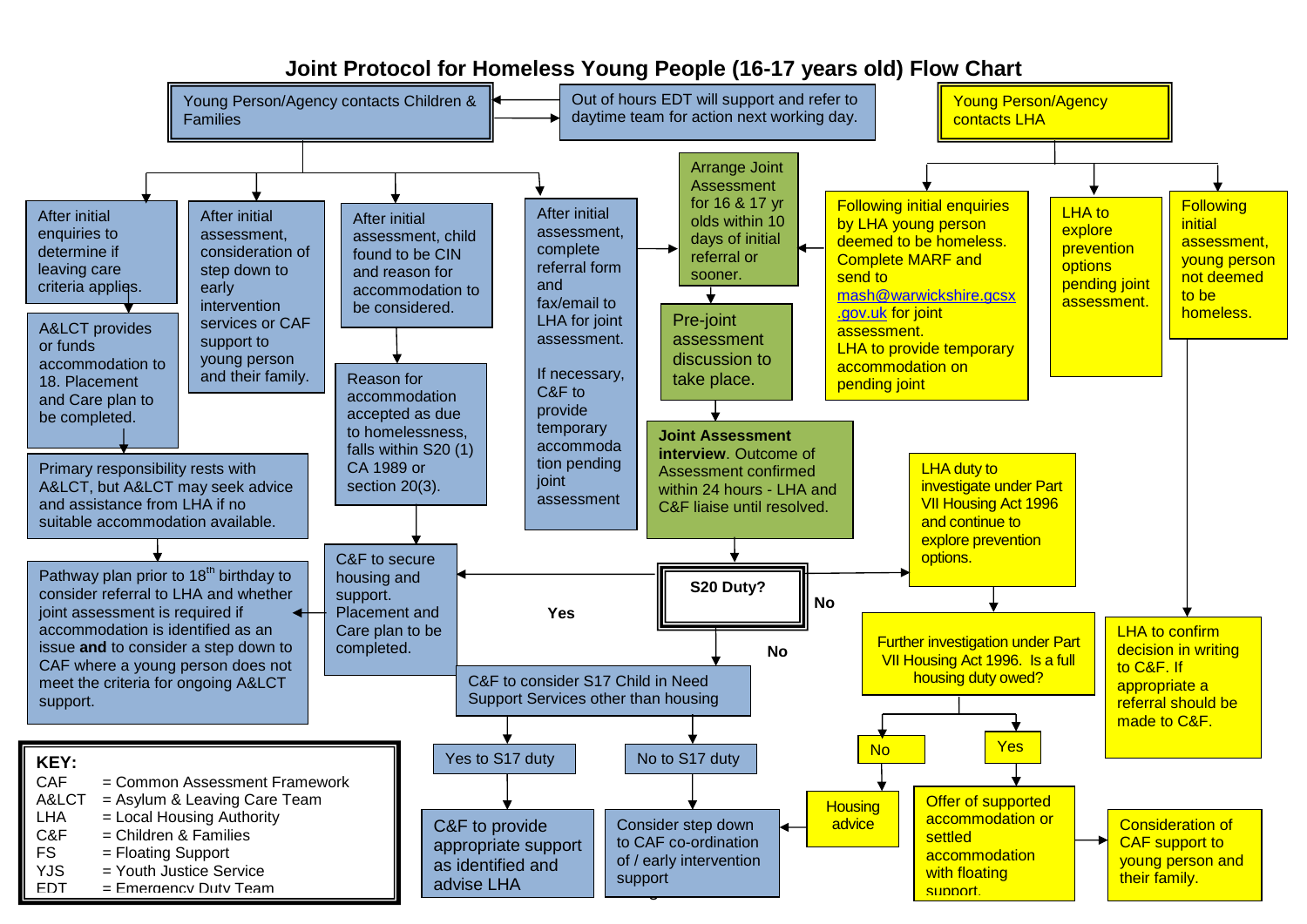# **1. Purpose**

- 1.1 The purpose of this protocol is to ensure effective joint working between Children and Families (C&F) and Local Housing Authorities (LHA's) across the county for assessing the accommodation and support needs of young people aged between 16 years and 21 years who are homeless or threatened with homelessness.
- 1.2 Agencies should have regard to the *Children Act 1989* the [Housing Act 1996](http://www.legislation.gov.uk/ukpga/1996/52/contents) (as amended by the Homelessness Act 2002), the [guidance issued](https://www.gov.uk/government/publications/provision-of-accommodation-for-16-and-17-year-olds-who-may-be-homeless-and-or-require-accommodation) by the [Secretary of State for Children, Schools and Families and the Secretary of](https://www.gov.uk/government/publications/provision-of-accommodation-for-16-and-17-year-olds-who-may-be-homeless-and-or-require-accommodation)  [State for Communities and Local Government in April 2010,](https://www.gov.uk/government/publications/provision-of-accommodation-for-16-and-17-year-olds-who-may-be-homeless-and-or-require-accommodation) the [Children](http://www.legislation.gov.uk/ukpga/2000/35/contents)  [\(Leaving Care\) Act 2000,](http://www.legislation.gov.uk/ukpga/2000/35/contents) [The Care Act 2014](http://www.legislation.gov.uk/ukpga/2014/23/contents/enacted) and [the Children and Families](http://www.legislation.gov.uk/ukpga/2014/6/contents/enacted)  [Act 2014](http://www.legislation.gov.uk/ukpga/2014/6/contents/enacted) alongside the [Working Together to Safeguard Children Statutory](https://www.gov.uk/government/uploads/system/uploads/attachment_data/file/419595/Working_Together_to_Safeguard_Children.pdf)  [Guidance 2015](https://www.gov.uk/government/uploads/system/uploads/attachment_data/file/419595/Working_Together_to_Safeguard_Children.pdf) including [Information sharing](https://www.gov.uk/government/publications/safeguarding-practitioners-information-sharing-advice) guidelines.
- 1.3 This protocol provides a guide for front line staff which clarifies the statutory duties and agreed responsibilities of partner agencies in order to establish a system which provides a seamless service to young people, irrespective of which agency they present to first or which district they live in. This will promote co-operation and joint working within and between statutory agencies and their local partnerships across Warwickshire.

#### **2. Aims and Principles**

- 2.1 The protocol is underpinned by the following principles:
	- The commitment of all agencies to the safeguarding of young people
	- Inter agency working should be seamless
	- Wherever possible the starting point should be that young people's needs are best met in their immediate families or, where this is not safe and appropriate, with responsible adults in their wider family and friends network. Therefore every effort should be made to mediate between young people and their families to negotiate a return home where possible.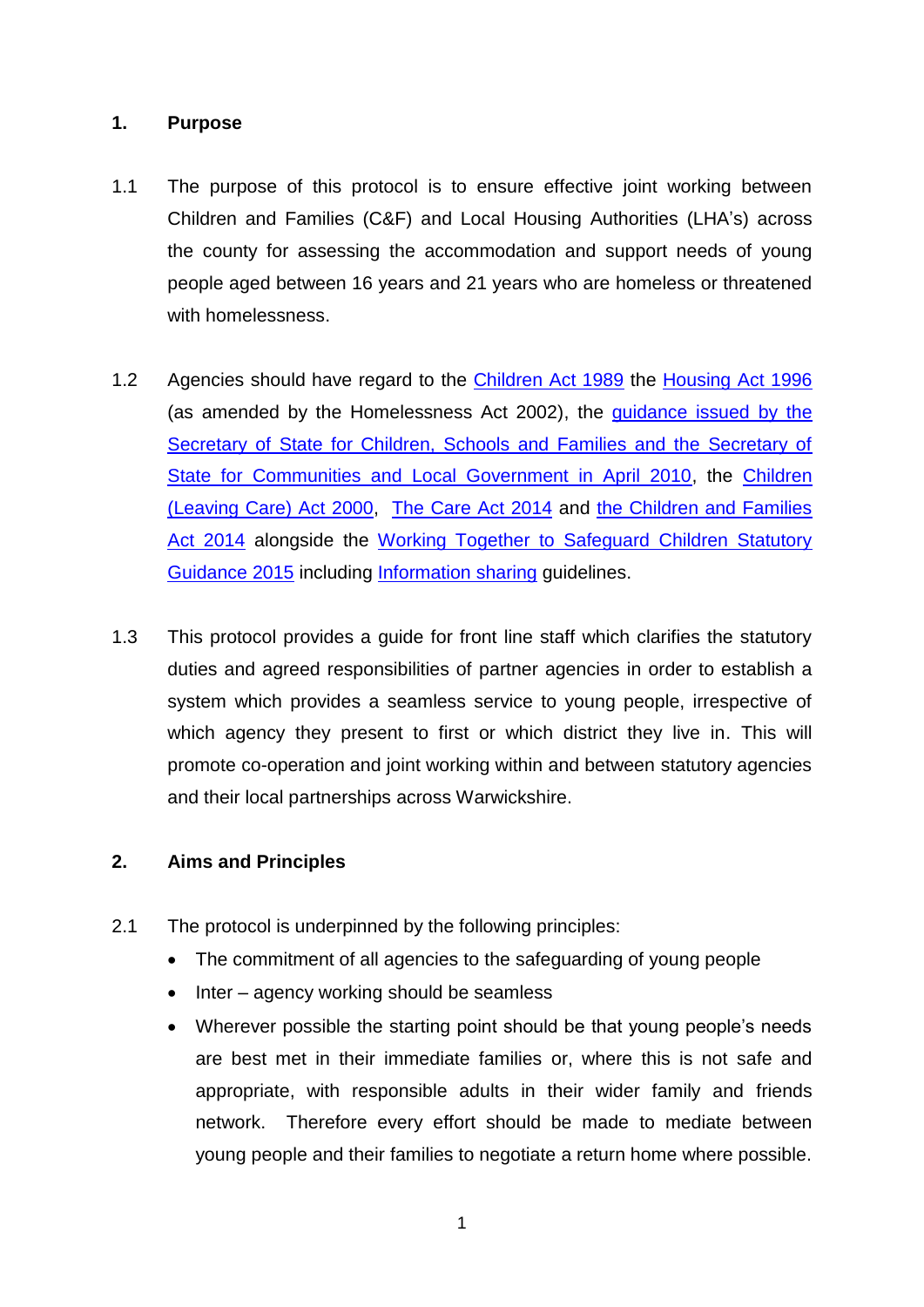- All agencies will treat young people with dignity and respect.
- Closer joint working between agencies provides the opportunity to use resources more efficiently.
- 2.2 Homelessness can often be prevented by early identification of possible problems and unmet needs. In order to prevent homelessness, LHA's and C&F should work proactively together. Where appropriate, work can be carried out with the whole family so that a planned move for the young person can be arranged.

# **3. Young people covered by the protocol**

- 3.1 This protocol is designed to cover those young people with needs linked to accommodation as defined by the [Housing Act 1996](http://www.legislation.gov.uk/ukpga/1996/52/contents) (as amended by the Homelessness Act 2002), [Children's Act 1989,](http://www.legislation.gov.uk/ukpga/1989/41/contents) [Children \(Leaving Care\) Act](http://www.legislation.gov.uk/ukpga/2000/35/contents)  [2000,](http://www.legislation.gov.uk/ukpga/2000/35/contents) [The Care Act 2014,](http://www.legislation.gov.uk/ukpga/2014/23/contents/enacted) [The Children and Families Act 2014](http://www.legislation.gov.uk/ukpga/2014/6/contents/enacted) along with any further statutory guidance that is issued.
- 3.2 The agencies are required to work together to meet their legal obligations to the priority groups of people listed below:
	- Single 16 year and 17 year olds;
	- Single 18 year to 21 year olds who are entitled to leaving care services under the [Children \(Leaving Care\) Act 2000;](http://www.legislation.gov.uk/ukpga/2000/35/contents)
	- Those who are in priority need as defined by the [Housing and](http://www.legislation.gov.uk/ukpga/2002/7/contents)  [Homelessness Legislation \(2002 Homelessness Act\);](http://www.legislation.gov.uk/ukpga/2002/7/contents)
	- Couples where one or both partners are aged 16 years or 17 years or are aged 18 years to 21 years and are entitled to after care services as a relevant child under the [Children \(Leaving Care\) Act 2000;](http://www.legislation.gov.uk/ukpga/2000/35/contents)
	- Couples where one or more is aged 16 years -21 years;
	- Pregnant 16 year to 21 year olds;
	- Offenders aged 16 years and17 years;
	- Parents aged 16 years to 21 years.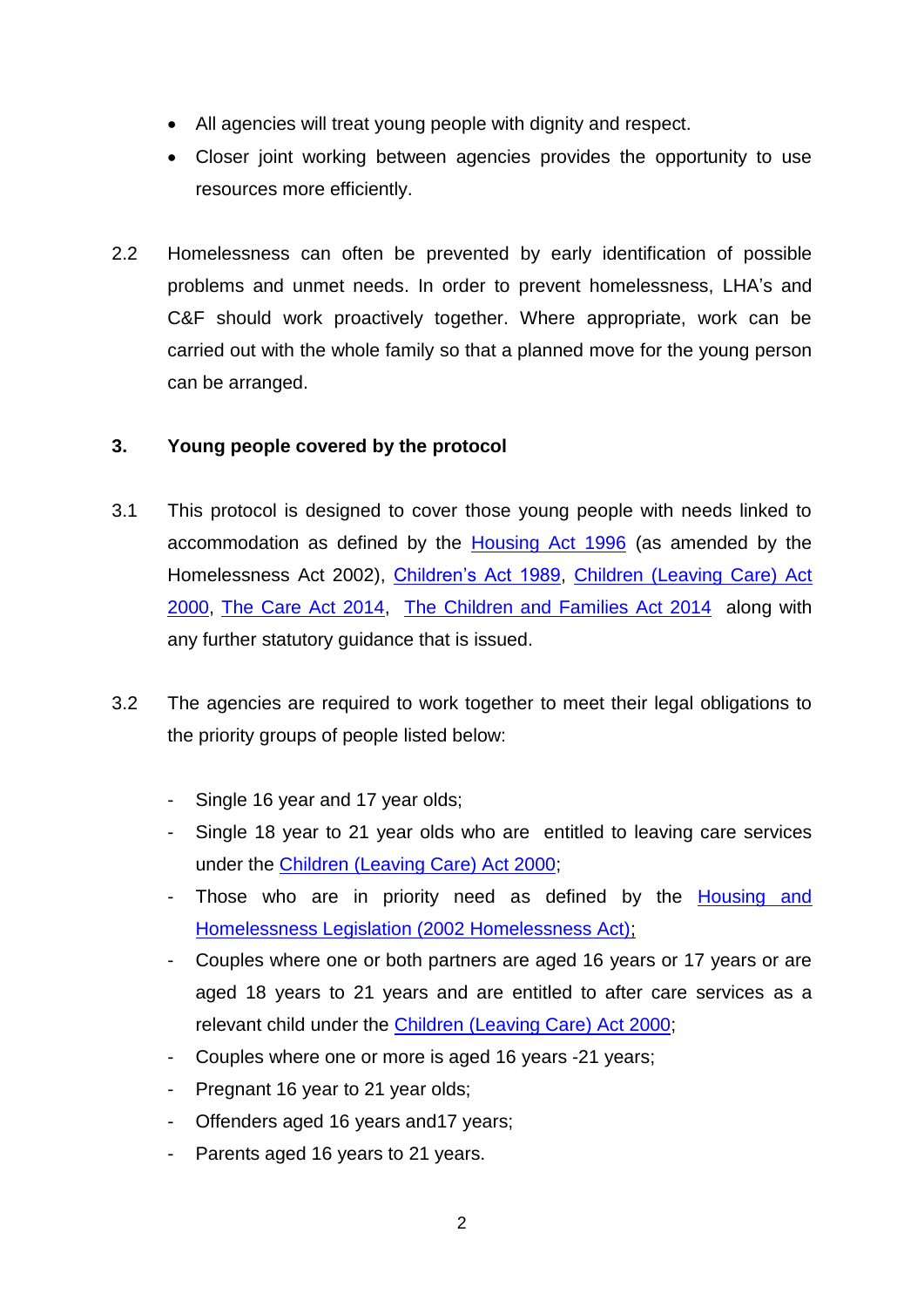- Young people assigned to the Youth Justice Service, who are either on remand or at risk of offending, where homelessness is an issue.
- Those young people who meet the criteria for transitional support under the Care Act 2014 including the young person, child's carer or a young carer.
- Those young people with special educational needs requiring support under The Children and Families Act 2014 'birth-to-25 years' Education, Health and Care Plan (EHC).
- 3.3 C&F and LHA will consider the circumstances leading to a request for help and assistance to obtain appropriate accommodation that will arise as a result of a range of circumstances including the following: The following list is by no means exhaustive:
	- as a result of family relationship problems and/or parental rejection;
	- where a young person requires accommodation due to their disabilities and/or learning difficulties and related factors;
	- where a young person has been subjected to abuse or is at risk of abuse and is in need of protection;
	- where a young person has been subjected to or is at risk of drug and alcohol misuse, economic or sexual exploitation, and offending behaviours;
	- where a young person may seriously place their health and personal safety or life, at risk.

#### **4. Duties and Responsibilities**

4.1 In all cases involving young people who are 16 or 17 years of age, LHA's and C&F will need to establish whether there is genuine homelessness and whether there is any possibility of family reconciliation. Some 16 or 17 years olds may have left home because of a temporary breakdown in their relationship. Mediation and support for the family may be required. C&F and LHA's should work together and assist each other in attempting to achieve family reconciliation to avoid homelessness.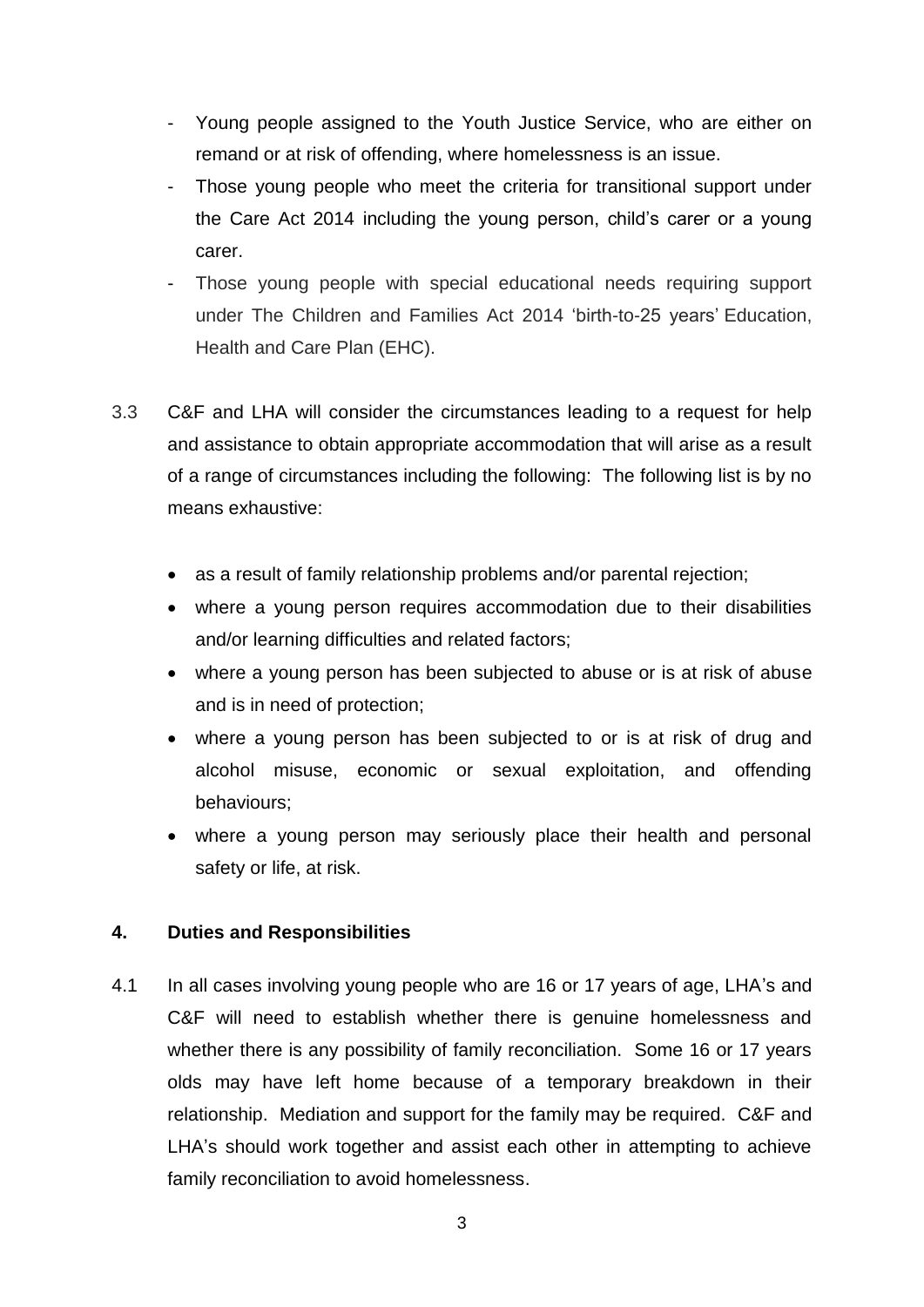- 4.2 Both C&F and the LHA's have statutory duties and responsibilities to young people who are homeless or may be threatened with homelessness. A person under the age of 18 is a child under the legislation mentioned in this protocol.
- 4.3 The judgement in the House of Lords, (R (G) v Southwark LBC, May 2009 clarified that the Children Act has primacy over the Housing Act in providing for children in need. The primary duty to a homeless 16 or 17 year old is under the Children's Act and the ongoing duty to accommodate and support that young person will normally fall to C&F.
- 4.4 The Department for Children, Schools and Families (DCSF) and the Department for Communities and Local Government (DCLG) issued joint guidance in April 2010: *[Provision of Accommodation for 16 and 17 year old](https://www.gov.uk/government/publications/provision-of-accommodation-for-16-and-17-year-olds-who-may-be-homeless-and-or-require-accommodation)  [young people who may be homeless and/or require accommodation](https://www.gov.uk/government/publications/provision-of-accommodation-for-16-and-17-year-olds-who-may-be-homeless-and-or-require-accommodation).* This guidance addresses C&F's and Housing Department's initial response to 16 year and 17 year olds seeking help because of homelessness. It also gives guidance on the provision of suitable accommodation for 16 year and 17 year olds, including those who are not owed a duty under Section 20 or who refuse Section 20 accommodation. It provides guidance on joint working between the agencies at strategic and operational levels.
- 4.5 Both the judgement and the guidance emphasise the continuing duty of Housing Departments and C&F to collaborate in the discharge of their duties to children and young people. It is vital that the preventative work alongside assessment should not result in the delay of the provision of statutory services.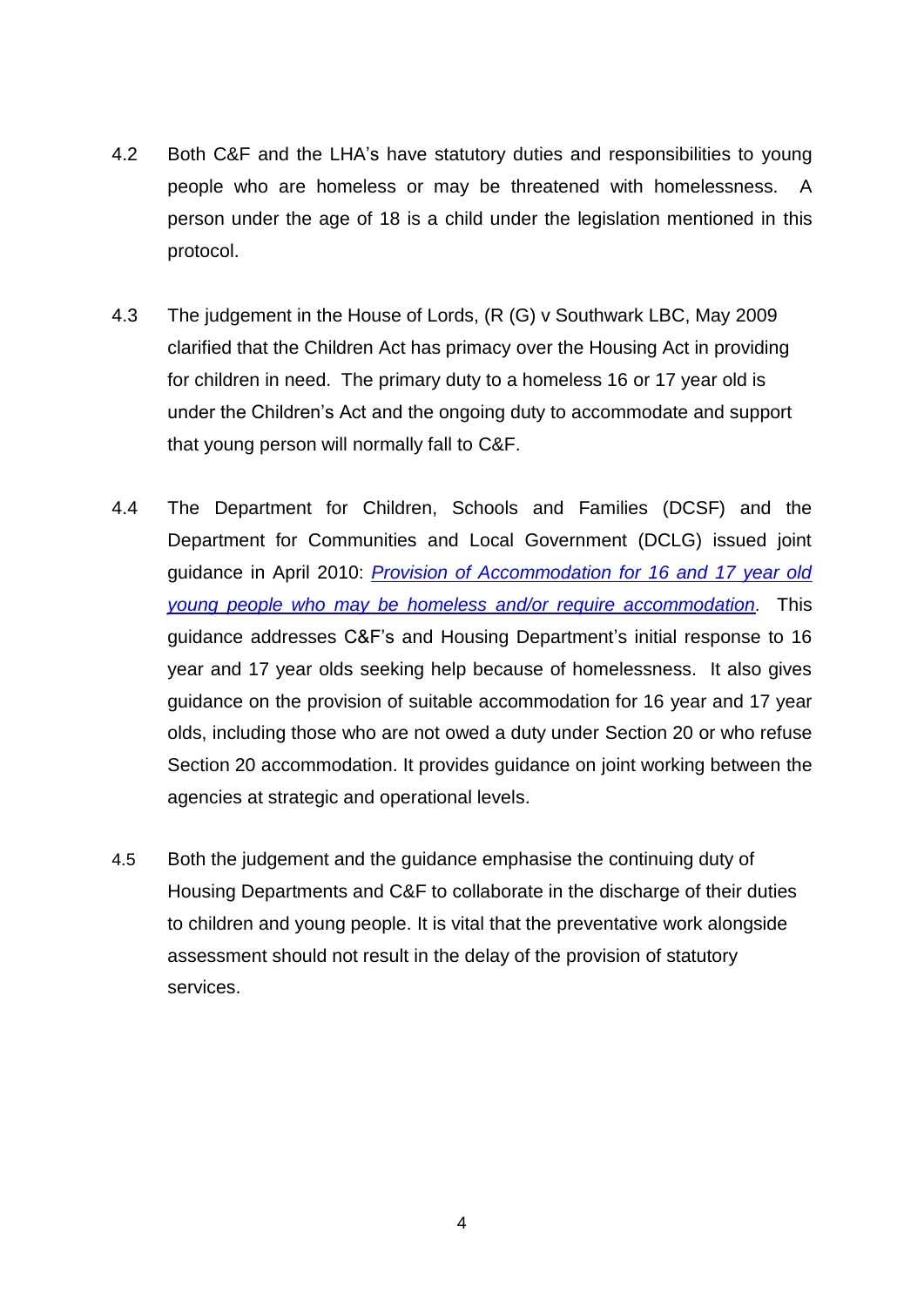# **5. Procedure when 16 and 17 year olds present themselves as homeless to the Local Housing Authority**

- 5.1 If a lone 16 or 17 year old approaches a LHA the authority will carry out initial enquiries to determine whether the young person:
	- May be homeless or threatened with homelessness
	- Is eligible for assistance.
- 5.2 Interim accommodation may not be necessary because the LHA consider the 16/17 year old is still able to live at home. In these cases the LHA should be able to demonstrate that they have carried out an assessment of risk to the young person if they remain at home. C&F will be contacted via the MASH by calling 01926 414144 and follow up with a Multi-Agency Referral Form (MARF) which should be completed and emailed to [mash@warwickshire.gov.uk.](mailto:mash@warwickshire.gov.uk) C&F should co-operate in the provision of information to inform this risk assessment. C&F will respond to requests for assistance or information from the LHA within 2 working days and vice versa.
- 5.3 If the young person is not homeless but is in danger of becoming homeless in the near future, prevention activities will be necessary. These can include referrals for Supported Housing or accommodation with friends or other family members. A referral should be made to C&F via the MASH for an assessment to be undertaken as to what assistance and support is available to prevent homelessness (e.g. Early Intervention support services, Targeted Support for Young People, Priority Families, or CAF.)
- 5.4 A discussion should be held between the housing office and relevant social work team on any arrangements for joint working including sharing any relevant information. For example, the agencies might agree to carry out a joint home visit to prevent homelessness.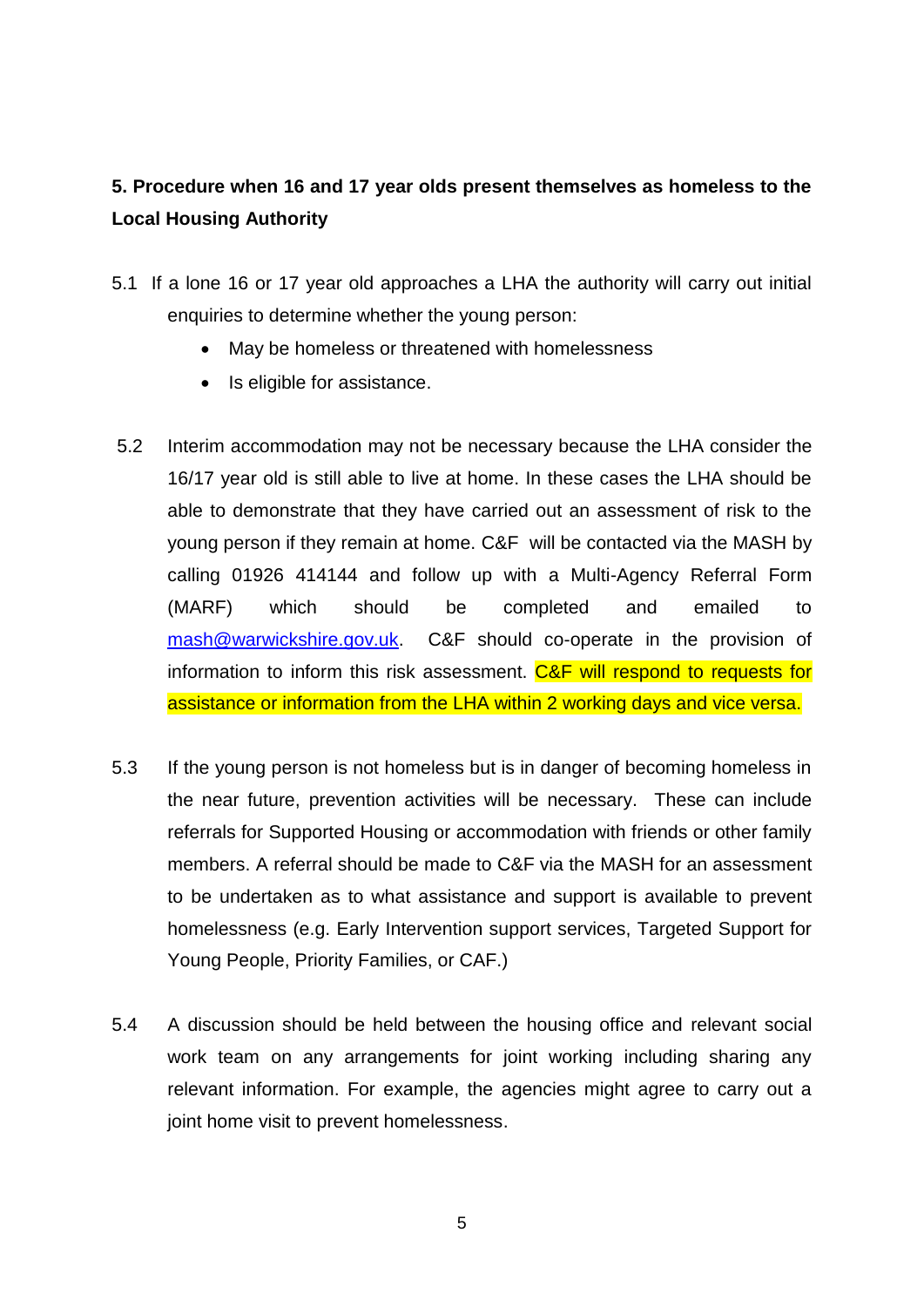- 5.5 If in the event that reconciliation with the family is not successful but the home is still available to the young person on a short term arrangement then negotiations with the person excluding the young person from their home will be required to allow more time for other housing options to be considered .
- 5.6 Where a young person is unable to return to their immediate families, they should be supported to explore accommodation options with extended family members and friends.
- 5.7 If the 16 year or 17 year old young person cannot return home or live with an appropriate member of their family or friends network then an immediate referral to C&F should be made **in order to set up a joint assessment.** (Appendix A and C) In this case the MASH triage process will work urgently to gather information but this will not hold up the process to ensure the young person obtains an urgent response within one hour. The referral for this specific service request will be sent immediately to the Duty Social Worker within the operational Children's Team so that a joint assessment by Children's Social Care and District Housing can be undertaken.
- 5.8 Where the LHA has reason to believe that the young person may be homeless and is eligible for assistance, **interim accommodation should be secured** under S188(1) of the [Housing Act 1996](http://www.legislation.gov.uk/ukpga/1996/52/contents) for a period of up to **10 working days or sooner** pending the outcome of the joint assessment with C&F. During this period there will be close liaison between the LHA and C&F.
- 5.9 **Appropriate interim accommodation should be provided** wherever possible. Bed and Breakfast is not a suitable form of accommodation for homeless young people. If it is unavoidable and has to be used in an emergency then the decision has to be agreed at Service Manager level in Children's Services and at Head of Housing within the housing authorities. The WSCB Performance Sub Committee will monitor the use of bed and breakfast accommodation for homeless 16 and 17 years olds annually.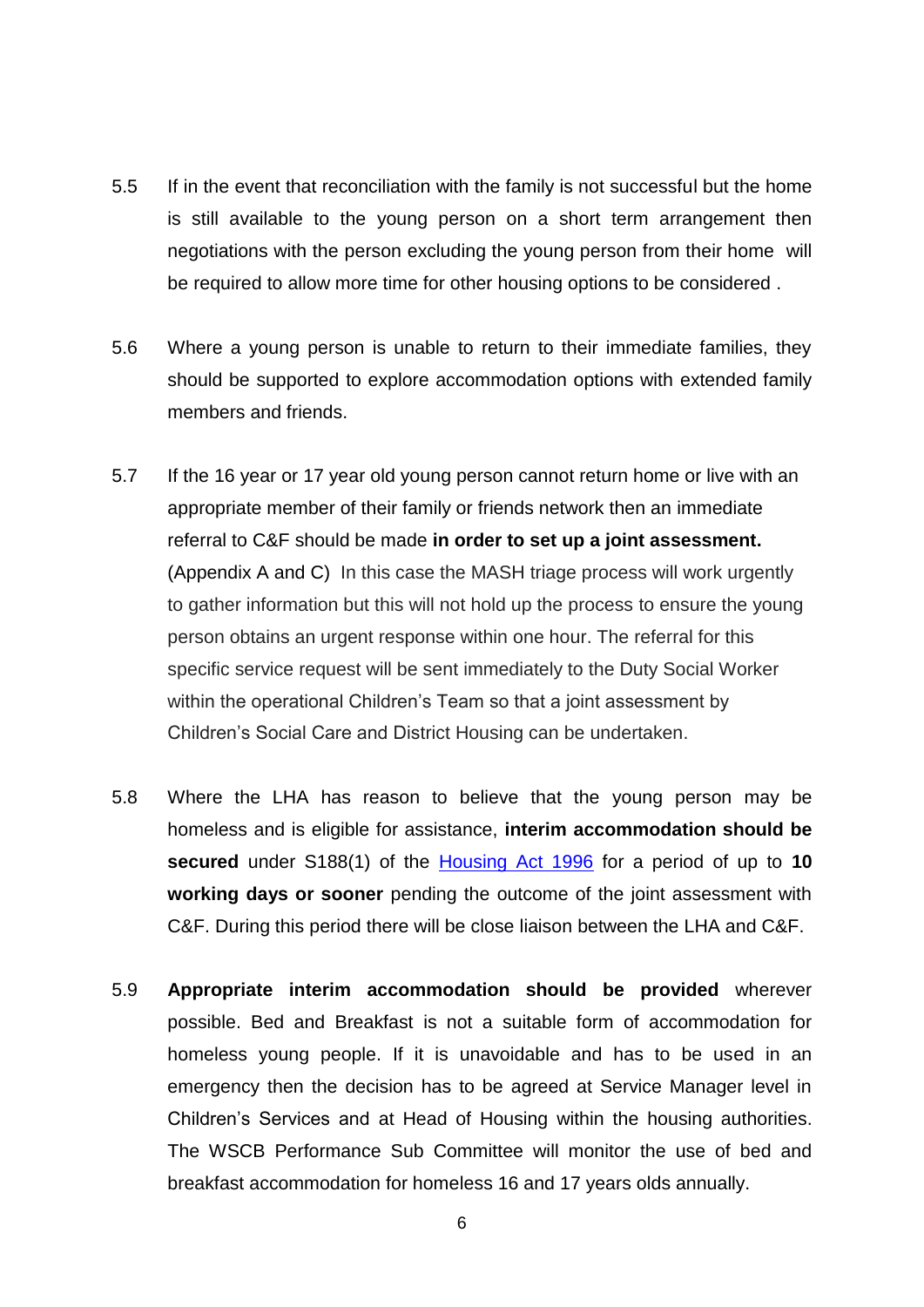5.10 **The young person's family will be encouraged to financially support the young person pending the outcome of the joint assessment**. In the event this is not possible the young person will be supported to claim welfare benefits. If all other options have been exhausted C&F will consider assisting the young person's immediate living costs through Section 17 support.

# **6. Procedure when 16 year and 17 year olds present themselves as homeless to C&F**

- 6.1 Where a 16 year or 17 year old approaches C&F through the MASH, the MASH will always progress referral through the MASH triage process, collating information from other agencies. The MASH will always progress such situations through to district Children's Team for a single **assessment to be undertaken. The MASH aims to progress such referrals through to the district Children's Teams within one hour. The Single Assessment**  will determine whether the young person:
	- May be homeless or threatened with homelessness;
	- Is eligible for assistance;
	- Requires consideration of support from CAF services;
	- Is a Child in Need, as set out in Section 17 of the [Children Act 1989;](http://www.legislation.gov.uk/ukpga/1989/41/contents)
	- Has a duty owed under Section 20 of the [Children Act 1989](http://www.legislation.gov.uk/ukpga/1989/41/contents) as the young person appears to require accommodation.
- 6.2 The assessment will have particular regard to the [factors to be considered](https://www.gov.uk/government/uploads/system/uploads/attachment_data/file/8260/Provision_20of_20accommodation.pdf) within the DfE guidance (Appendix B) when assessing young people who may be homeless children in need. All [information](https://www.gov.uk/government/publications/safeguarding-practitioners-information-sharing-advice) will be [shared securely](http://www.warwickshire.gov.uk/sharinginformation) in line with data protection guidelines such as gscx. or encryption and recorded on electronic case files and as a key event.
- 6.3 Should the young person present **outside of normal office hours** the **Emergency Duty Team** will (Appendix A) make an assessment as to what is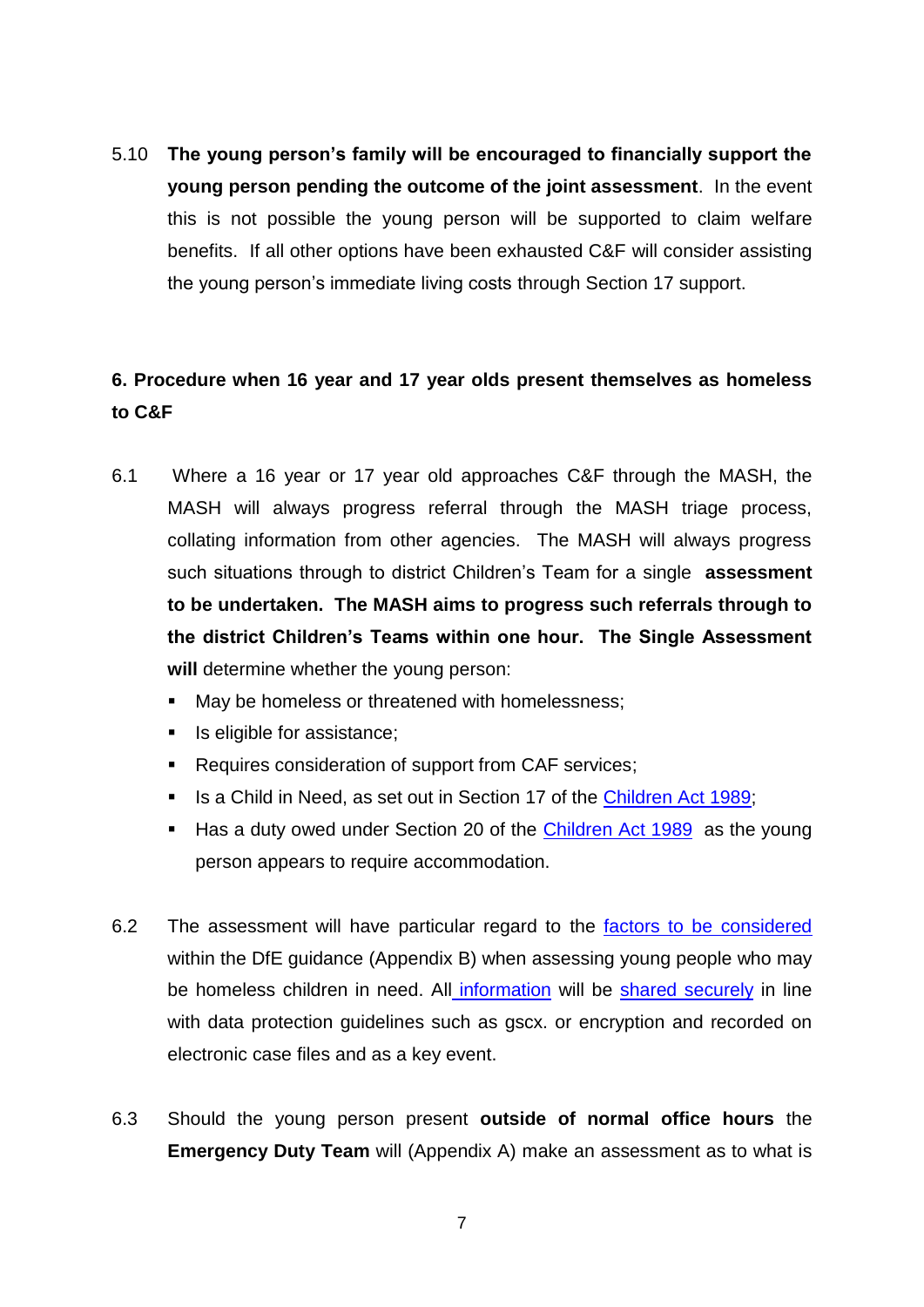safe for the young person with regard to accommodation until the next working day. EDT will refer any such incidents to the appropriate C&F.

- 6.4 The young person **must be advised that wider enquiries need to be undertaken** in order to provide them with proper help and support and to determine whether or not the young person can safely return home or stay with extended family or friends. This will include making enquiries to find out whether or not the young person is already known to any other agency or service such as SEND Social Care, voluntary sector homeless hostels and whether or not a CAF or other assessment (e.g. Asset/Youth Justice Service) has been completed. In these cases C&F should be able to demonstrate that they have carried out an assessment of risk to the 16 or 17 year old if they remain at home. **LHA will respond** to requests for assistance or information from C&F **within 2 working days**.
- 6.5 If the young person is not homeless but is in danger of becoming homeless in the near future, **prevention activities will be necessary**. These can include referrals for Supported Housing or accommodation with friends or other family members. This will fall within the parameters of a Child in Need Plan or a step down to a range of [Early Intervention](http://www.warwickshire.gov.uk/eis) Support Services. These are aimed at young people and their families such as for children who are or at risk of NEET (Not in Education, Employment or Training). [Targeted Support for](http://www.warwickshire.gov.uk/youthandcommunity)  [Young People](http://www.warwickshire.gov.uk/youthandcommunity) (TS4YP) or other [targeted support](http://www.warwickshire.gov.uk/parentingprogrammes) from a number of key partner agencies including [Priority Families Project](http://www.warwickshire.gov.uk/priorityfamilies) or CAF may be appropriate. At this stage the social worker may determine that it be appropriate to use the step down procedure and initiate a Common Assessment Framework, to ascertain what actions could happen at an early stage to avoid the young person becoming homeless.
- 6.6 If it is established that the young person meets the [Threshold](http://apps.warwickshire.gov.uk/api/documents/WCCC-850-240) for **an Edge of Care Meeting,** this should be convened within **5 working days** of the request for accommodation, to consider the range of support options available for the young person. A representative from housing should be invited to attend this meeting. Minutes of this meeting will usually be shared with everyone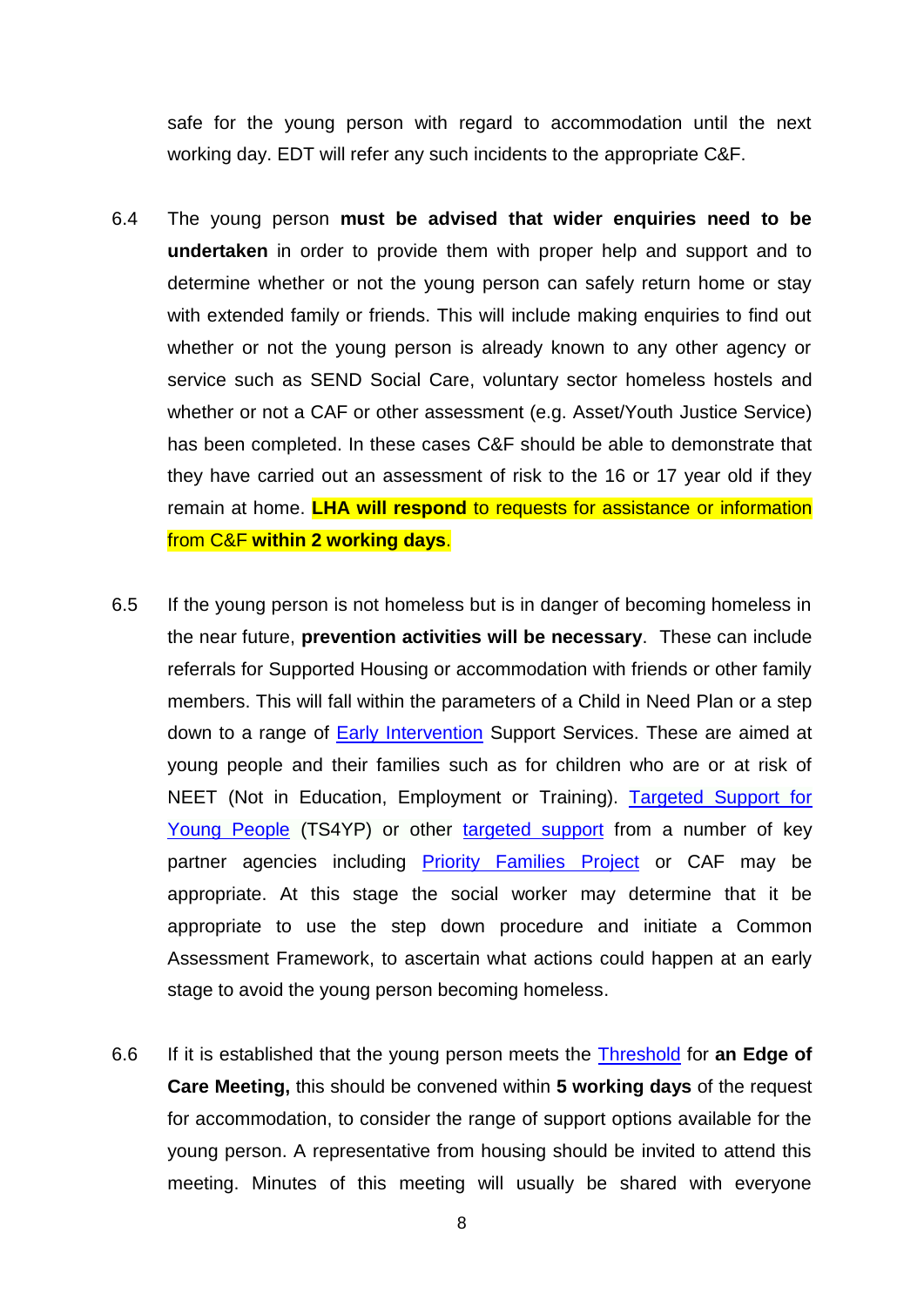attending this meeting with a copy being kept on the C&F record. If the outcome of the meeting is for further intervention from other agencies this report may be shared with any relevant agency such as CAF, whom may offer this support.

- 6.7 **C&F will need to determine whether the [Threshold](http://apps.warwickshire.gov.uk/api/documents/WCCC-850-240) for accommodation under Section 20 of the Child Act is met**. C&F may not consider accommodation is necessary if the young person is able to live at home. If appropriate and it is safe to do so, the young person will be advised to return home and support may be provided under Section 17 of the [Children Act 1989](http://www.legislation.gov.uk/ukpga/1989/41/contents) to facilitate this. C&F may also need to put in place a strategy to try to avoid the young person being threatened with homelessness in the future. This will fall within the parameters of a Child in Need Plan or step down to a range of [Early Intervention](http://www.warwickshire.gov.uk/eis) support services.
- 6.8 There will be circumstances **where it is immediately clear to C&F that a Section 20 duty is owed to the young person**. In such instances a referral to the LHA will not be necessary.
- 6.9 Where the statutory duty for immediate accommodation is not met a referral should be made to the LHA when C&F and LHA should carry out a **joint assessment within 10 working days** or sooner using any existing assessments as a basis for this with a particular focus on the DfE guidance of factors to be considered when assessing 16 year and 17 year olds who may be homeless children in need (Appendices A and C).
- 6.10 Where it is established that the statutory duty to provide immediate accommodation to the young person has been met under the Children Act**,**  C&F will arrange and fund this accommodation **PENDING** the full joint assessment. The young person will become looked after (Section 20 [Children](http://www.legislation.gov.uk/ukpga/1989/41/contents)  [Act 1989\)](http://www.legislation.gov.uk/ukpga/1989/41/contents) whilst the assessment is completed and C&F has a duty to maintain them. A **Placement Plan and Care Plan will be completed by C&F**. The young person will not be eligible for welfare benefits. If necessary, C&F can contact the LHA for assistance with the provision of temporary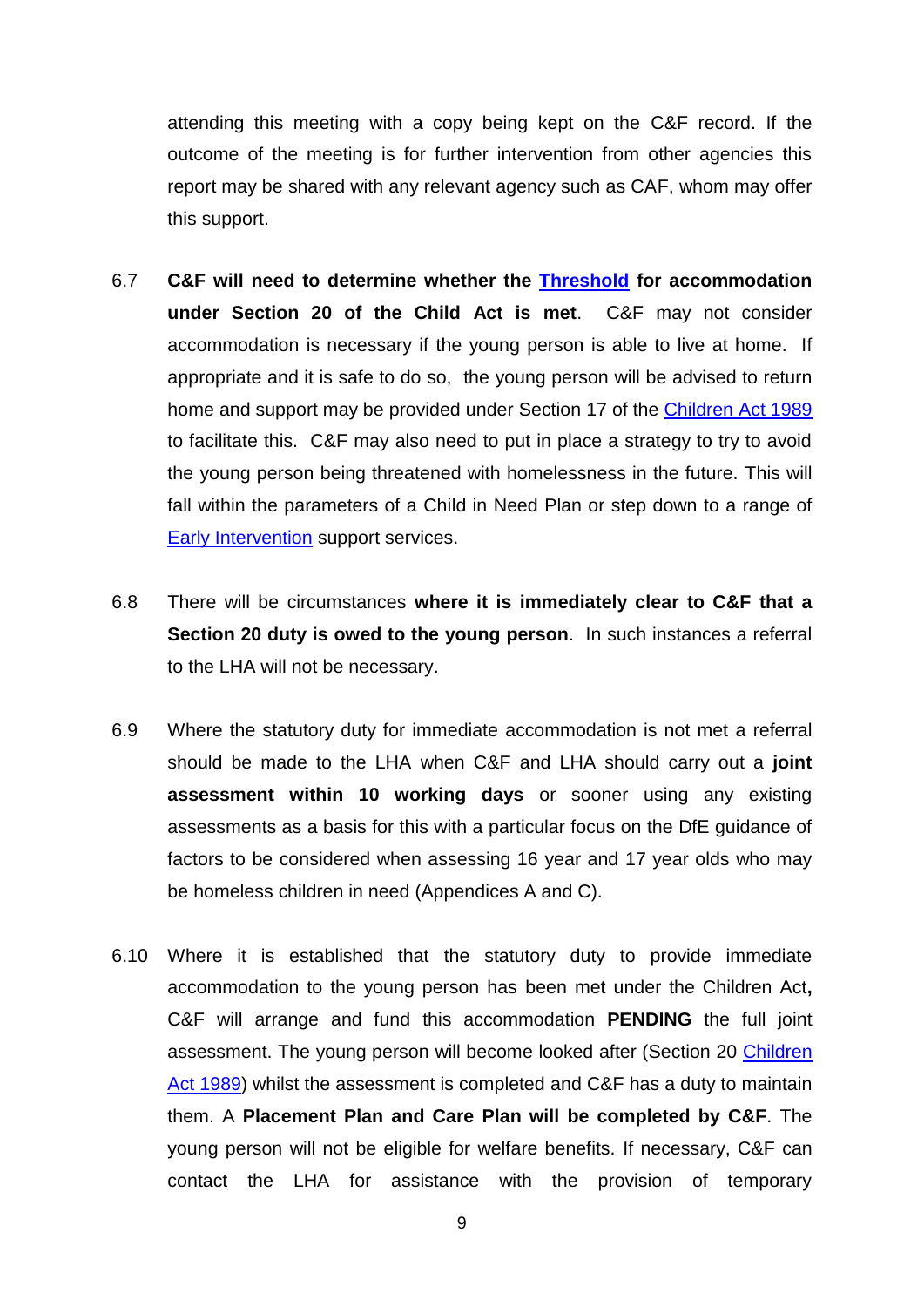accommodation. **Appropriate emergency accommodation should be provided** wherever possible and the use of Bed and Breakfast should be avoided. However, it is recognised that in an emergency this may be the only accommodation type that is immediately available or acceptable to the young person.

- 6.11 **C&F will provide** the young person (recorded on the electronic case file) with a full and clear statement both verbal and written, detailing what the full provisions of Section 20 entail including the responsibilities and entitlements up to the age of 21 years under the [Leaving Care Act \[2000\].](http://www.legislation.gov.uk/ukpga/2000/35/contents)
- 6.12 Once the assessment is completed and the young person agrees to be accommodated (looked after) by C&F under Section 20, C&F may provide and fund that accommodation.
- 6.13 **Should the young person express the wish not to be accommodated** under Section 20 provisions, **C&F** will provide a full and clear written statement as to the potential consequences of this decision. The young person will be referred to [independent advice,](http://coventry.fsd.org.uk/kb5/coventry/fsd/organisation.page?record=4s219mbfY70) before a final decision is reached.
- 6.14 Where there is doubt about a 16 or 17 year old's capacity to judge what may be in his/her best interests, for example, whether they should become looked after or seek alternative assistance, there will be further discussion between C&F, LHA, the young person and their family, to reach an agreed way forward. This may also include the need for [independent advocacy](http://coventry.fsd.org.uk/kb5/coventry/fsd/organisation.page?record=4s219mbfY70) and in exceptional circumstances, consideration of the need for a capacity assessment will be considered.
- 6.15 **Should the young person still not wish to be the subject of a Section 20 duty**, and then he or she will be required to a **sign a declaration** stating that they have been **[fully informed](http://www.warwickshire.gov.uk/leavingcare)** as to the potential consequences of their decision. **A copy of the assessment will be provided to the LHA.**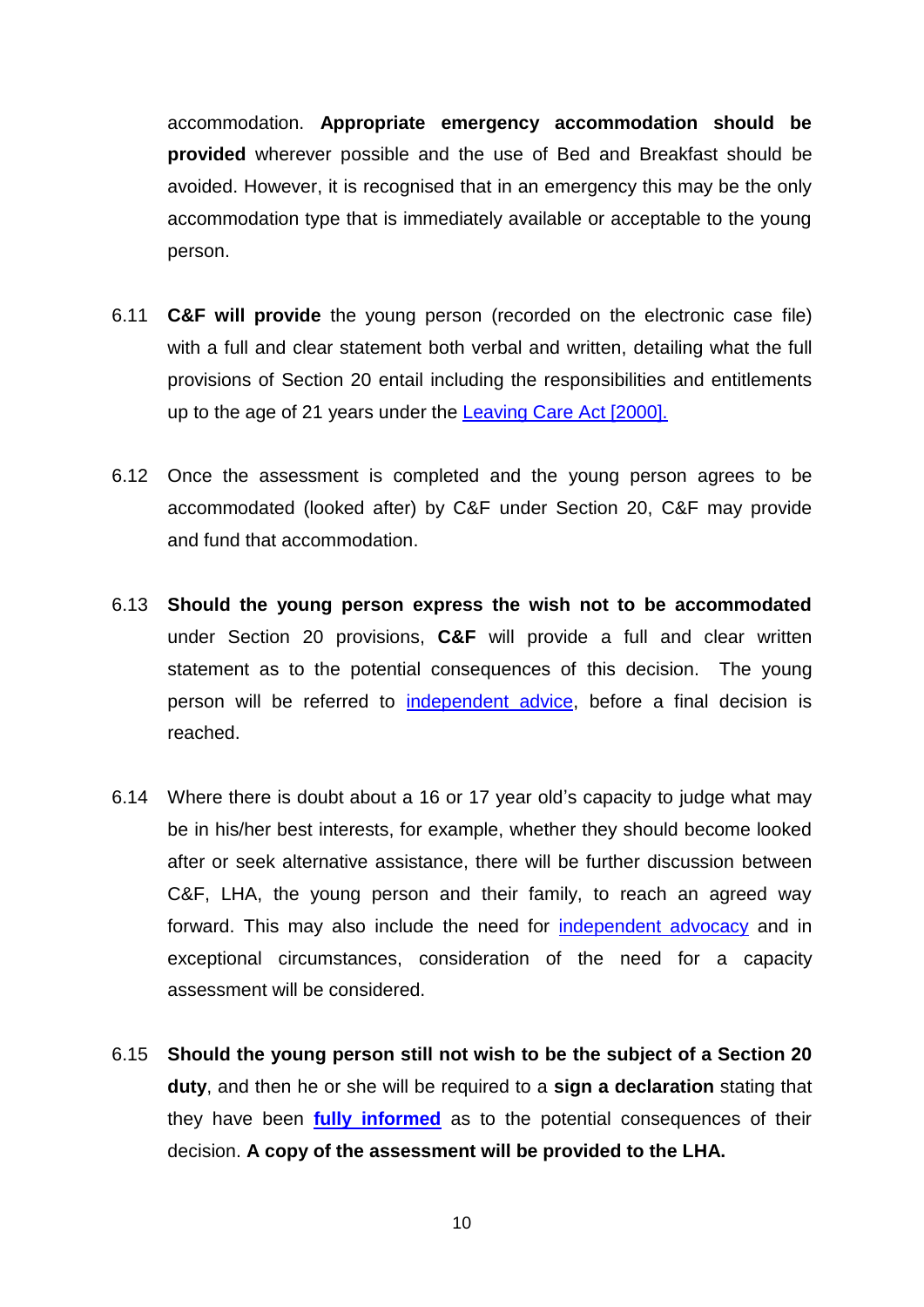- 6.16 It will then be for the LHA to determine what duties are owed under Part VII of the [Housing Act 1996.](http://www.legislation.gov.uk/ukpga/1996/52/contents)
- 6.17 There may at times be circumstances **when young people do not wish** to be accommodated and refusal of Section 20 support may result in a section 17 Child in Need support Plan or, where a young person refuses social work support, **early intervention services**, or a CAF **will be offered** to the young person and their family.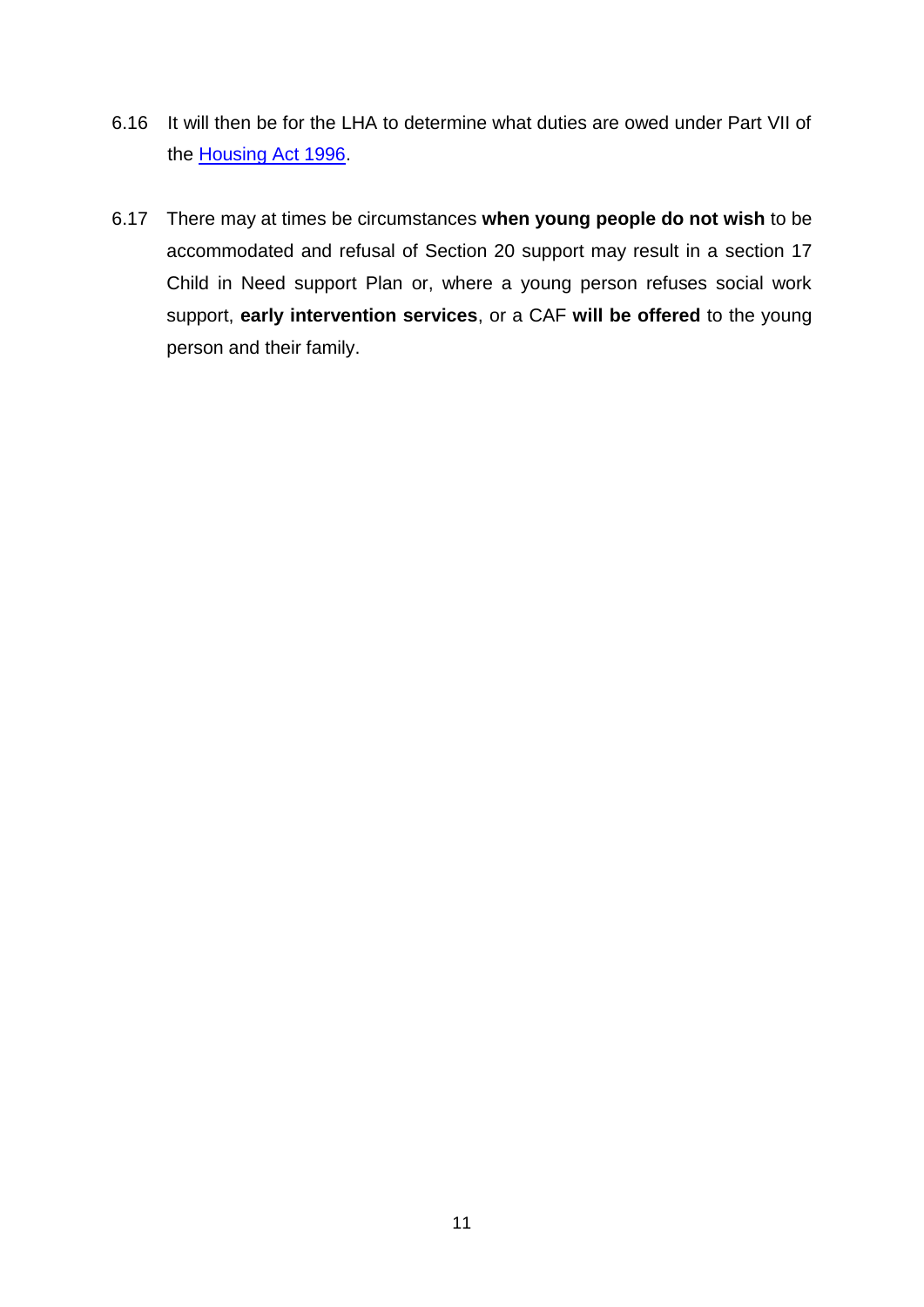## **7. Procedure for Joint Assessment Process for Homeless 16 and 17 year olds**

- 7.1 **If a 16 or 17 year old presents to the LHA or C&F, and there is reason to believe that the young person may be homeless then** an Initial Referral Form (see Appendices) will be completed and faxed/emailed to LHA/C&F. **All [information](https://www.gov.uk/government/publications/safeguarding-practitioners-information-sharing-advice)** will be **shared securely** in line with data protection quidelines such as gscx or encryption.
- 7.2 Prior to the joint assessment, a discussion should take place between C&F and the LHA to determine whether the young person is known to services including homeless organisations such as Doorway, Bromford support, CAF, YJS, Early intervention etc. and if so to share relevant information. This can be via face to face discussion or telephone conversation, as appropriate. At this stage, a plan could be developed – for example, a joint visit – in order to prevent the homelessness from occurring.
- 7.3 Referrals can be made via telephone, email or fax between Housing Advice/Options Teams (LHA) and C&F as appropriate. Confirmation of receipt of written referrals should be emailed or faxed **within 1 working day**.
- 7.4 **A joint assessment will take place within 10 working days** of the referral to assess the accommodation and support needs of the young person. This assessment **will be recorded** on the electronic case record and **will take into account any other relevant assessments.**
- 7.5 The joint assessment will involve an officer from the Housing Department, C&F and the young person and any other advocate the young person wishes to attend.
- 7.6 A joint assessment making use of any other relevant and/or completed assessments **will have particular regard to** the [factors to be considered](https://www.gov.uk/government/uploads/system/uploads/attachment_data/file/8260/Provision_20of_20accommodation.pdf) within the DfE Guidance (Appendix B) and the Homeless Application Form should be completed at the joint assessment meeting. A copy of the Joint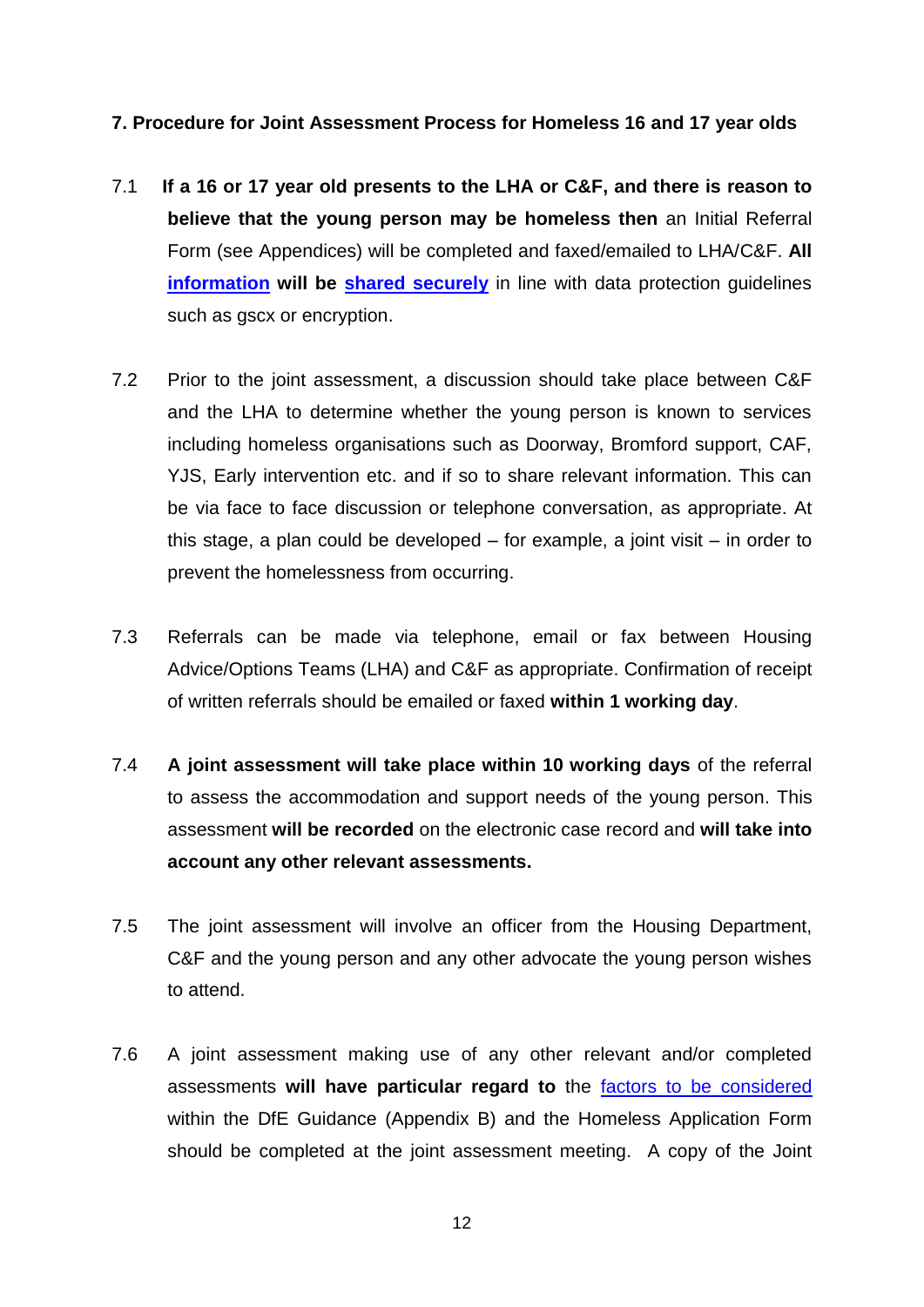Assessment Form should be provided to the other agency and the young person by the note taker **within 2 working days**.

- 7.7 In addition to their statutory assessments, **both agencies should consider** what other services can be provided to the young person e.g. tenancy support and/or a planned step down to early intervention support. These will be detailed within the assessment report and will include any joint LHA and C&F support plan.
- 7.8 At the joint assessment, C&F and the LHA will explain to the young person the duties and services provided by each agency. This will include information about the full provisions of Section 20 including the responsibilities to the age of 21 under the [Leaving Care Act.](http://www.legislation.gov.uk/ukpga/2000/35/contents)
- 7.9 **A decision on the joint assessment** will be formalised **within 24 hours** of the joint assessment interview and will detail the allocation of roles and responsibilities with particular regard to any support plans.
- 7.10 C&F will provide written confirmation to the LHA of its decision in respect of whether the young person is considered to be a Child in Need. This will include advising the LHA of any step down to early intervention support services that have been set up.
- 7.11 Where a duty under Section 17 or Section 20 has been determined by C&F, C&F will confirm to the LHA, in writing the services being offered to the applicant within 2 working days.
- 7.12 The young person will be advised of the outcome of the joint assessment and where a duty under Section 17 is determined a future Child In Need Plan will be agreed. Wherever possible this will be discussed at a pre-arranged meeting and followed by written confirmation. Where a step down to early intervention has been agreed a CAF plan will need to be put in place.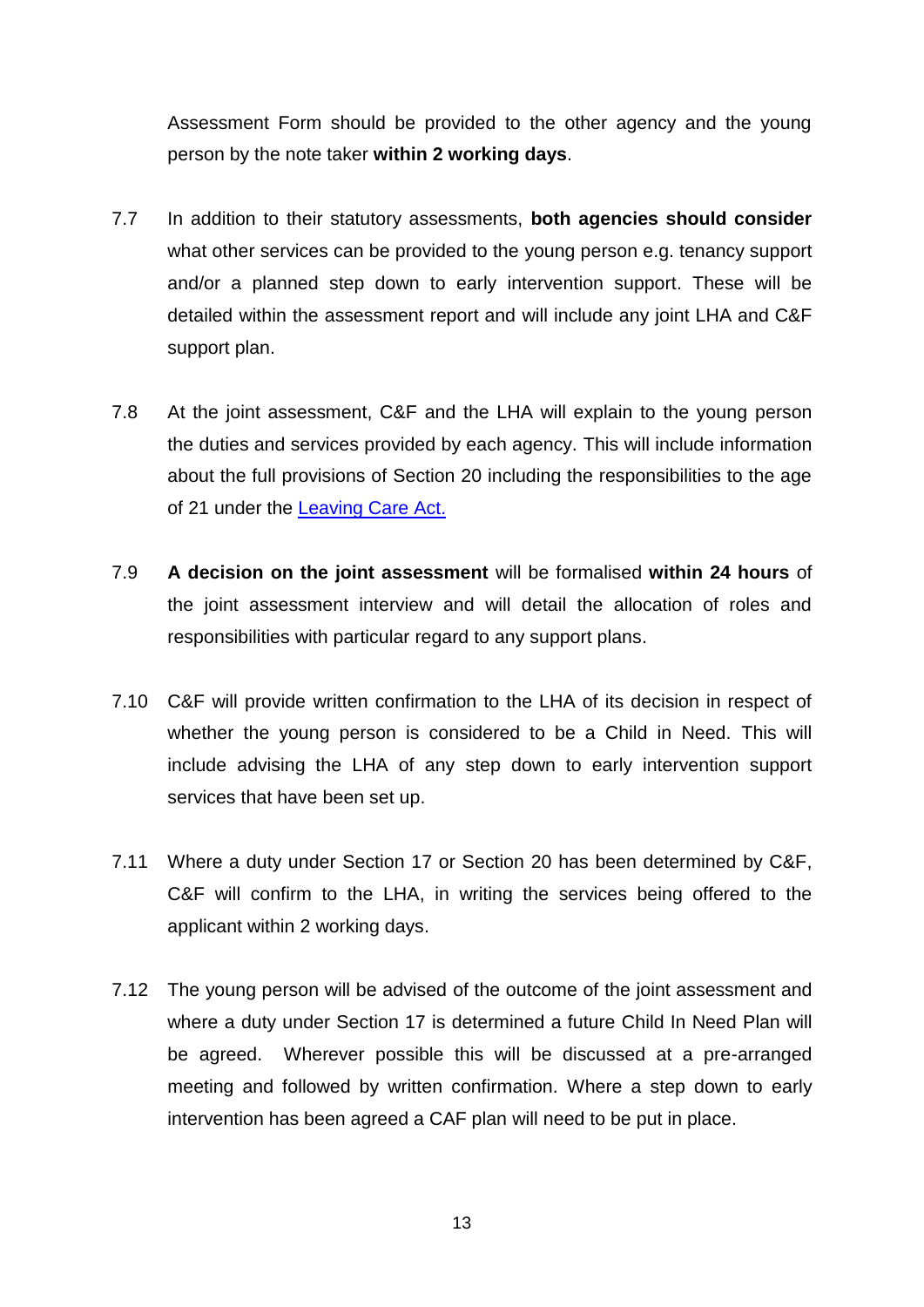- 7.13 C&F will retain responsibility for any young person who after the joint assessment is judged to be a young person in need and **owed a duty** to provide accommodation under the terms of Section 20 of the [Children's Act.](http://www.legislation.gov.uk/ukpga/1989/41/contents) A Placement Plan and Care Plan will be completed by C&F.
- 7.14 Should the young person express the wish not to be accommodated under Section 20 provisions, C&F will provide a full and clear statement as to the potential consequences of his or her decision. The young person will be referred to [independent advice,](http://coventry.fsd.org.uk/kb5/coventry/fsd/organisation.page?record=4s219mbfY70) before a final decision is reached.
- 7.15 Where there is doubt about a 16 or 17 year old's capacity to judge what may be in his or her best interests, for example, whether they should become looked after or seek alternative assistance, there will need to be further discussion involving C&F, LHA, the young person and their family, to reach an agreement on the way forward.
- 7.16 If it is deemed that a duty is not owed under Section 20 of the [Children's Act,](http://www.legislation.gov.uk/ukpga/1989/41/contents) C&F will still be required to provide support under Section 17 of the Children Act 1989 unless a step down to CAF co-ordinated early intervention support is agreed as appropriate support for the young person and their family.
- 7.17 The need for a young person to be accommodated may be assessed to have arisen in accordance with [Section 20 \(1\) of the Children Act 1989](http://www.legislation.gov.uk/ukpga/1989/41/section/20) [or Section](http://www.legislation.gov.uk/ukpga/1989/41/section/20)  [20 \(3\) of the Children Act 1989.](http://www.legislation.gov.uk/ukpga/1989/41/section/20) The [April 2010 Guidance](http://www.legislation.gov.uk/ukpga/1989/41/contents) states that where a young person is excluded from home, sofa surfing among friends, or is sleeping in a car, it is highly likely that they will be a child in need of accommodation under Section 20 of the Children Act 1989. Examples of **where a Section 20 duty may not be owed** include: where a young person has been living independently for some time, with a job, with somewhere to live without anyone caring for them. If such a person loses their accommodation and becomes homeless, it is highly unlikely that he/she would fall within the Section 20 provisions. Other examples include, where a young person's accommodation has been temporarily damaged by flood or fire and he/she can afford alternative accommodation whilst it is repaired; where a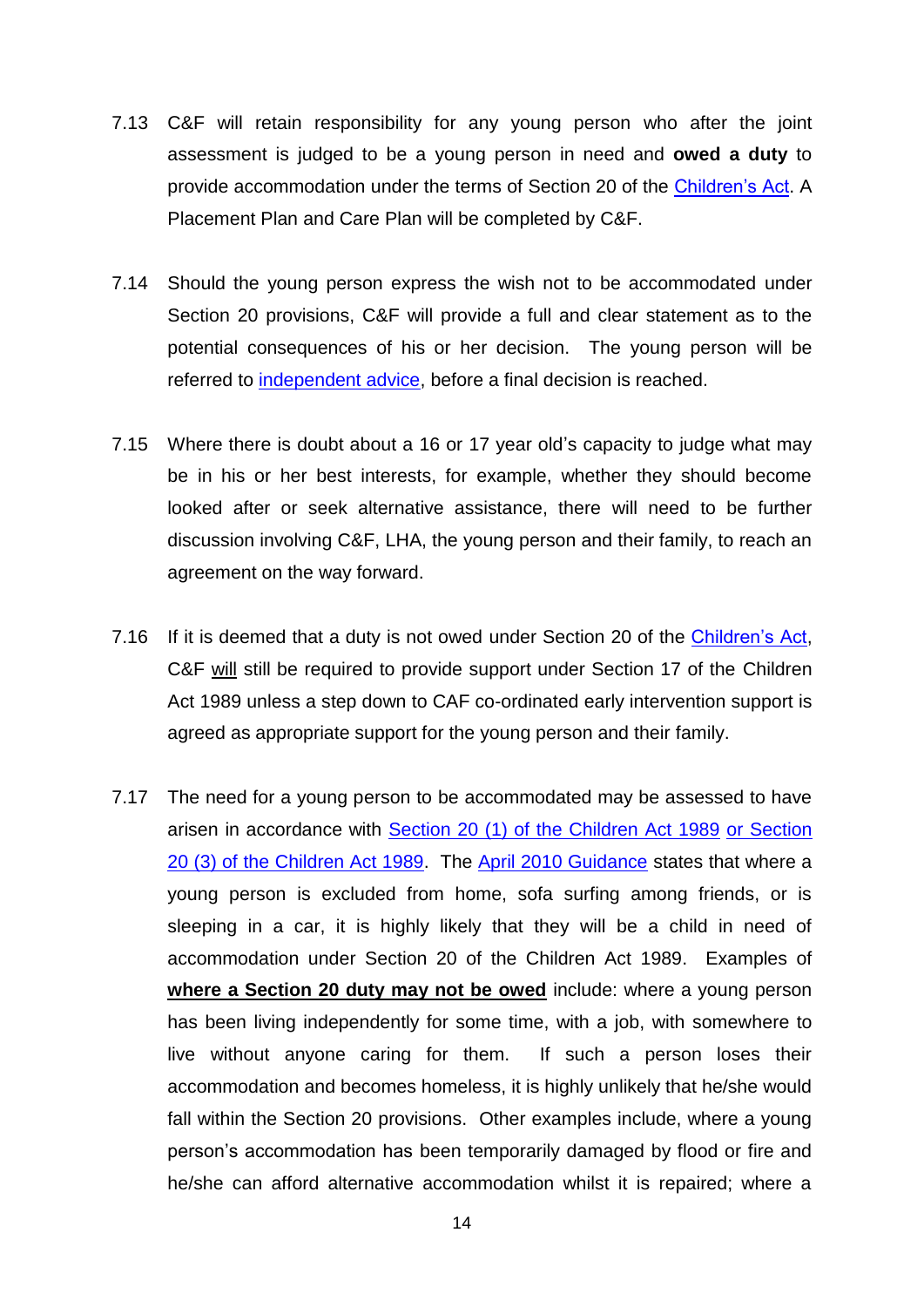young person does have a home to go to but needs help getting there, or getting into it or having it made habitable or safe. What may be required in such cases is not accommodation (Section 20) but Child in Need assistance in accessing it (Section 17).

- 7.18 The LHA will continue with its homeless investigations and prevention work if the young person does not fall within the Section 20 provisions as a child in need of accommodation. If interim accommodation has been provided and funded by the LHA, this will continue if necessary to allow a determination of the circumstances as to whether a housing duty is owed.
- 7.19 The **young person will receive written confirmation** of the homelessness decision (S184 decision) by the LHA. This letter will include advice to the young person that C&F have been updated of this decision and of any early intervention support that has been set up.
- 7.20 Once the LHA has fully completed its homelessness enquiries for all 16 and 17 year olds who have had a joint assessment and do not fall within the Section 20 provisions as a child in need it **will notify C&F of the outcome in writing within 2 working days** of the completion. This will include advising C&F of any early intervention services that have been put in place.
- 7.21 If the young person is found to be intentionally homeless, C&F must be informed of this decision immediately. This would also be relevant for young people who form part of a family that has been found intentionally homeless. Where applicable it may be necessary for C&F to initiate a meeting with the young person and where possible their family or an advocate to discuss how suitable accommodation will be provided and provide the young person with an opportunity to reconsider any previous decision not to accept a Section 20 duty. This meeting should also consider if Section 17 support should continue to be offered or if a step down to the provision of a range of early intervention support services as detailed in 3.1 above is appropriate to ensure the young person continues to be supported with the aim of preventing homelessness in the future. This will be recorded and shared between the LHA and C&F.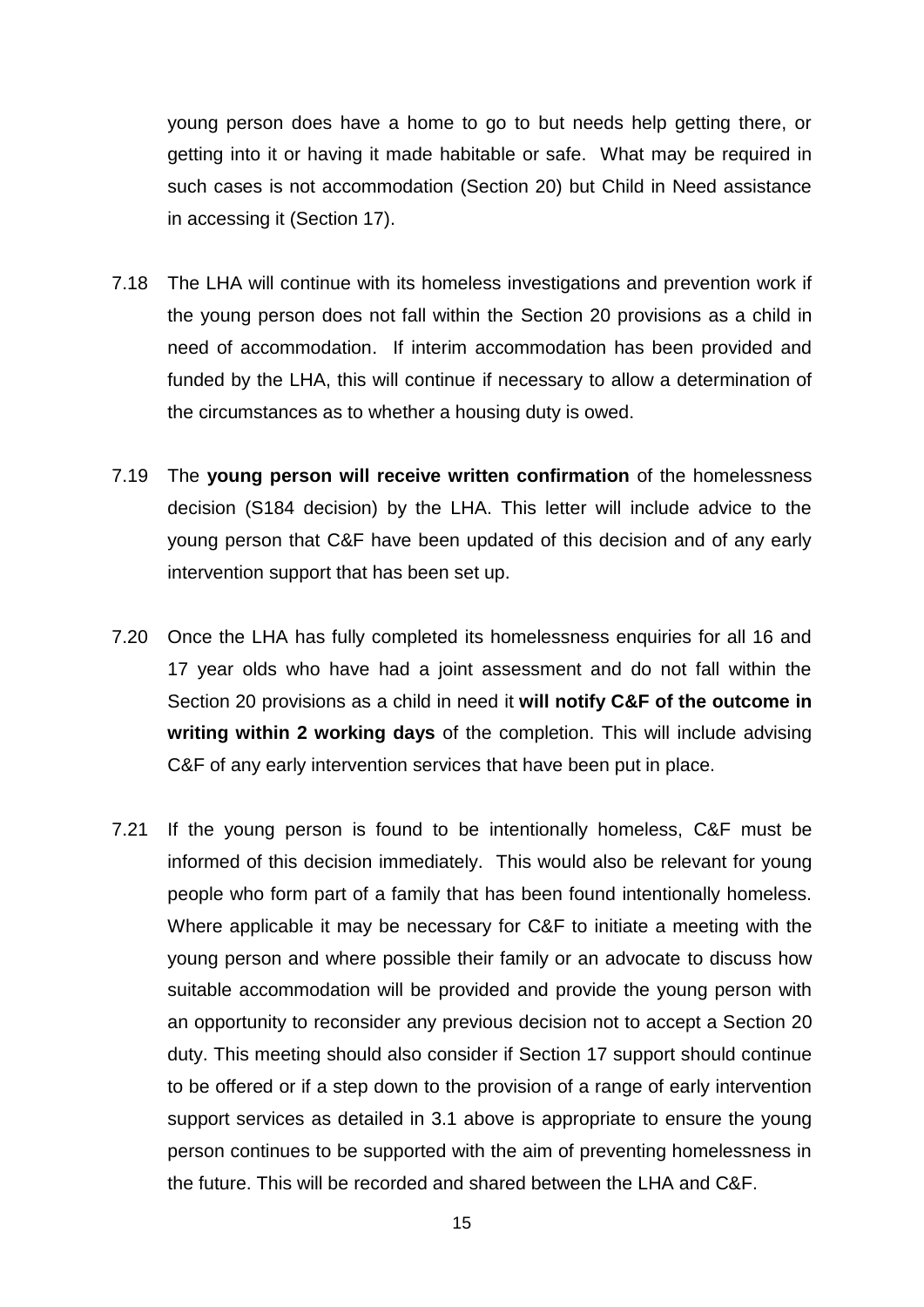# **8. Procedure for Looked After Young People and Care Leavers – 16 year - 21 years olds**

- 8.1 As corporate parents we aim to ensure that no care leaver becomes homeless**.** Local Housing Authorities and the Asylum and Leaving Care Team will work together to ensure planned moves for young people from their care placement into suitable accommodation where they feel safe. This will include, where appropriate, support by C&F making an application for housing to the LHA, usually six months prior to the young person's  $18<sup>th</sup>$  birthday. Any [information](https://www.gov.uk/government/publications/safeguarding-practitioners-information-sharing-advice) shared will be done so [securely](http://www.warwickshire.gov.uk/sharinginformation) and in line with data protection guidelines such as gscx. or encryption and recorded on the electronic case record.
- 8.2 A young person who was looked after under Section 20 for at least 24 hours after reaching 16, but left when still a child (under 18 years) or privately fostered before the age of 16 (18 if they have a disability) becomes a qualifying young person (for advice and assistance) under the Children (Leaving Care) Act 2000. These young people may benefit from CAF or coordinated support services and/or support to make an application for housing.
- 8.3 A young person that has left care aged 16 or 17 years having been looked after over the age of 14 for more than 13 weeks would become an eligible young person under the [Children's \[Leaving Care\] Act 2000.](http://www.legislation.gov.uk/ukpga/2000/35/contents) After 18 they become formerly relevant. A 'relevant child' is a child who is not being looked after by any local authority, but was, before last ceasing to be looked after, an eligible child, and is aged 16 or 17. **The local authority shall carry out an assessment** to determine what advice, assistance and support is required such as funding of accommodation and maintenance until the young person is 21 years old. There are exceptions to these provisions. For example a child who has lived with a person within his/her family for a continuous period of six months or more is not to be a relevant child.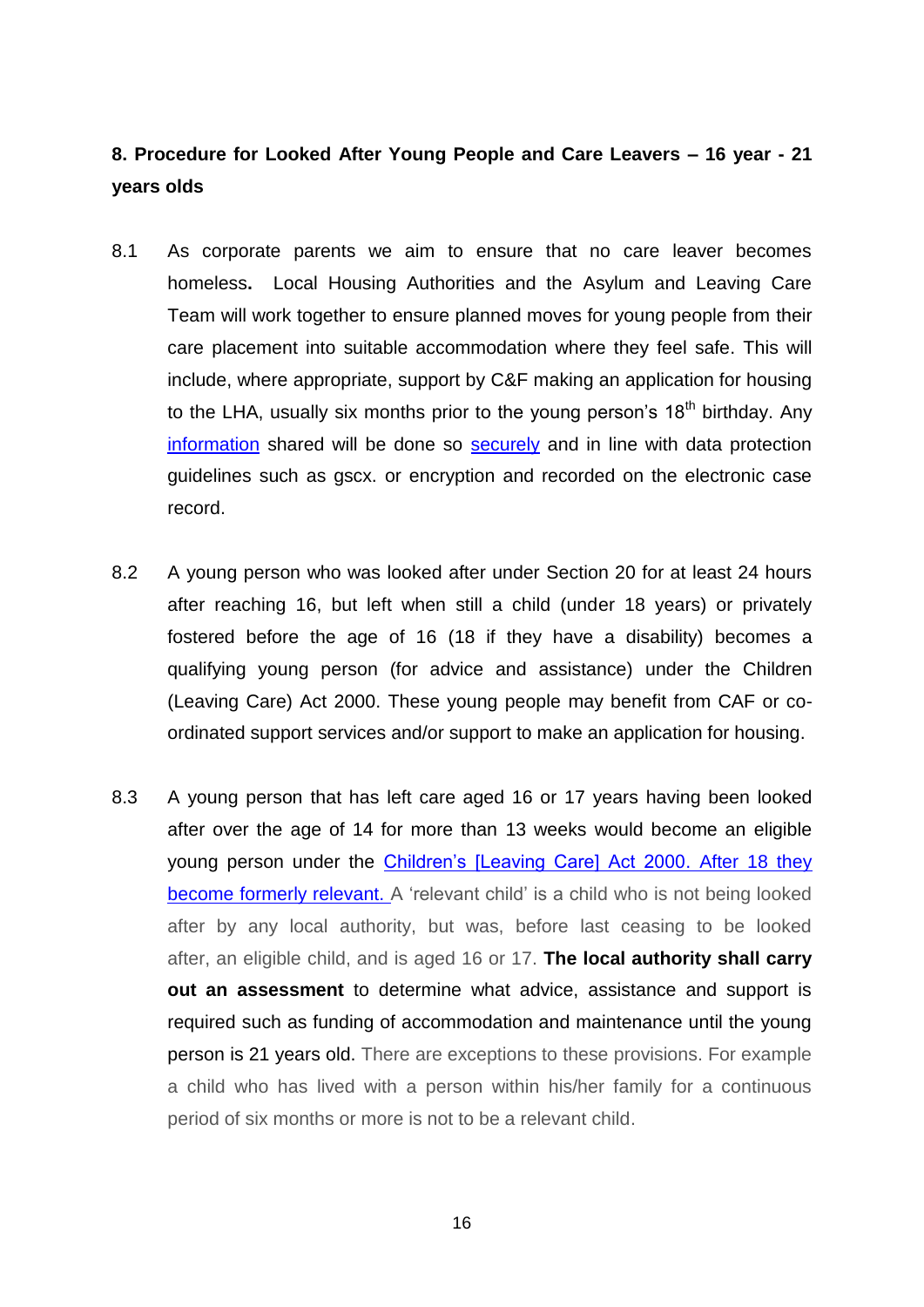- 8.4 **Should a young person aged 16 or 17 remain looked after for more than 13 weeks from the age of 16**, (calculated by including any time spent looked after from the age of 14), they become an 'eligible young person' and C&F have responsibilities under the [Children's \[Leaving Care\] Act 2000](http://www.legislation.gov.uk/ukpga/2000/35/contents) until that young person is at least 21 years of age. **These responsibilities require that the local authority shall carry out an assessment** to determine what advice, assistance and support is required such as funding of accommodation and maintenance until the young person is 18 years old. It is the aim of services working with looked after young people to maintain foster placements for as long as possible, up to the legal limit of their  $18<sup>th</sup>$  birthday, preferably extended to 21 years under 'Staying Put' arrangements.
- 8.5 Some young people may consider themselves ready to leave foster or residential placements prior to  $18<sup>th</sup>$  birthday and it is the purpose of the needs assessment and the pathway planning process to determine the viability of this, and the support that may be required. Placements may be sought through other arrangements such as supported accommodation, lodgings, or self-contained accommodation in the private or social sector. Particular support may be required where a young person returns to Warwickshire after a period of being placed out of county. A Placement Plan and Care Plan will be completed by C&F and in certain circumstances this may involve consideration of a step down to CAF if the young person was accommodated on voluntary basis.
- 8.6 A young person under 21 years who was (but is no longer) looked after, accommodated or fostered between the ages of 16 years and 18 years (except a person who is a "relevant student") will have an automatic priority need under the homelessness legislation should they become homeless or threatened with homelessness. These young people may benefit from CAF or co-ordinated support services and/or support from C&F to make an application for housing. In certain circumstances this may involve a step down to CAF if the young person was accommodated on a voluntary basis. They will still be able to seek advice and assistance from C&F until they are 21 years old and may benefit from CAF co-ordination of support.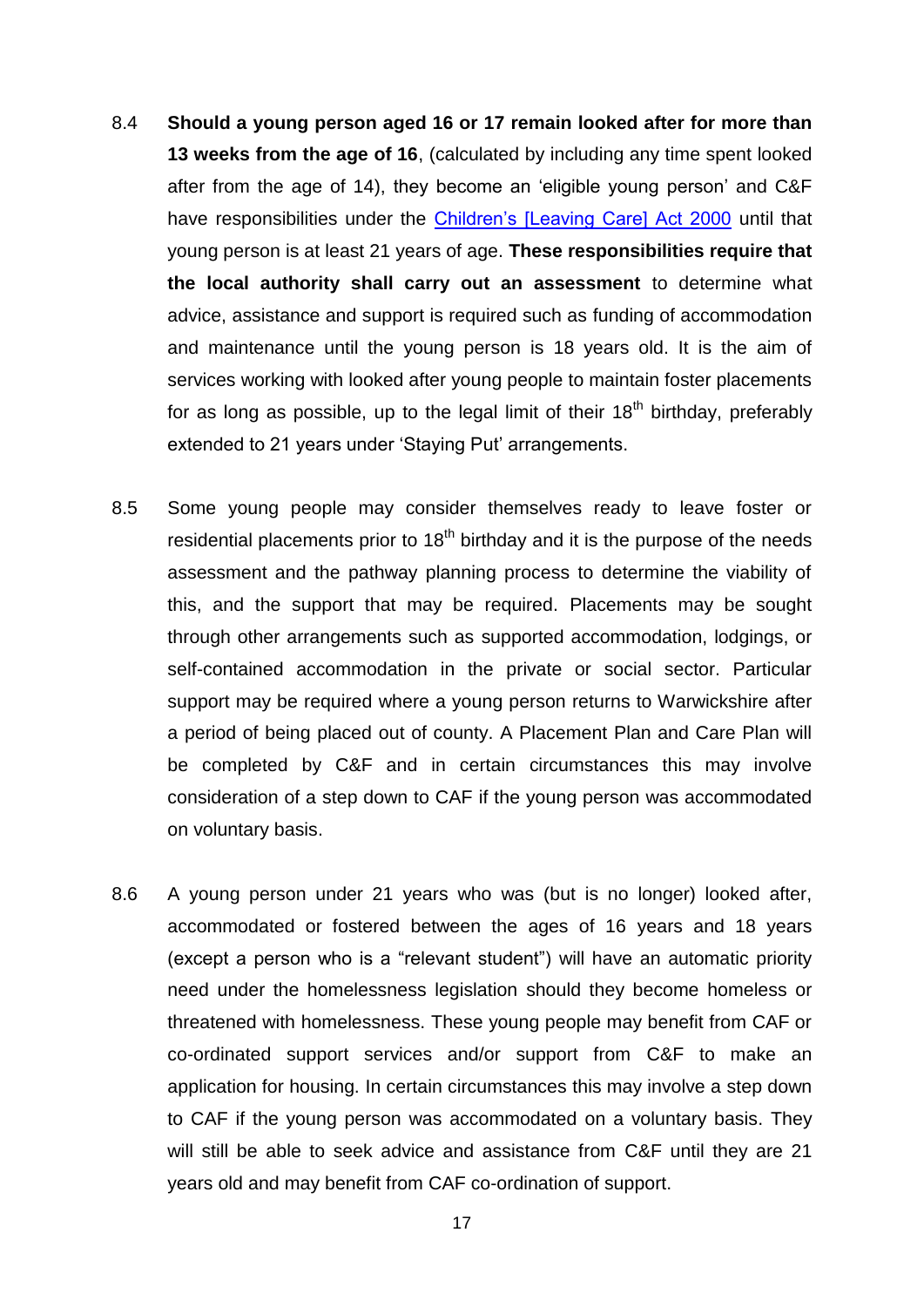# **9. Procedure Prior to Leaving Care – Referral to Housing Advice/Options Service**

- 9.1 The five District and Borough Housing Authorities in Warwickshire and C&F have agreed the following procedure to ensure that young people leaving care at 18 years are accepted as a priority by their LHA.
- 9.2 The aim of the procedure is to enable the young person to move to independent accommodation in a planned way, which avoids using the homeless route and the unnecessary use of temporary accommodation.
- 9.3 Approaching the time of the young person's  $18<sup>th</sup>$  birthday, when the foster placement may be coming to an end, C&F and LHA will work together to ensure that the young person's housing needs are met in a seamless manner.
- 9.4 The **young person's personal advisor should carry out a pathway plan assessment** of the future housing needs of the looked after young person once they turn 16 years of age. This can include completing a housing application form and consideration of step down/CAF co-ordinated support post-16. Once registered by the LHA, the young person will be accruing waiting time on the Housing Register. This may vary slightly from district to district in accordance with each LHA's Allocations Policy.
- 9.5 The notification of the young person to be assessed for housing **should be a minimum of six months prior to their 18th birthday** and recorded on the electronic case file.
- 9.6 The young person's Leaving Care **worker will complete the referral** form (Appendix E) and send it to the Housing Options/Advice Manager at the relevant LHA. Any [information](https://www.gov.uk/government/publications/safeguarding-practitioners-information-sharing-advice) will be [shared securely](http://www.warwickshire.gov.uk/sharinginformation) and in line with data protection guidelines such as gscx. or encryption.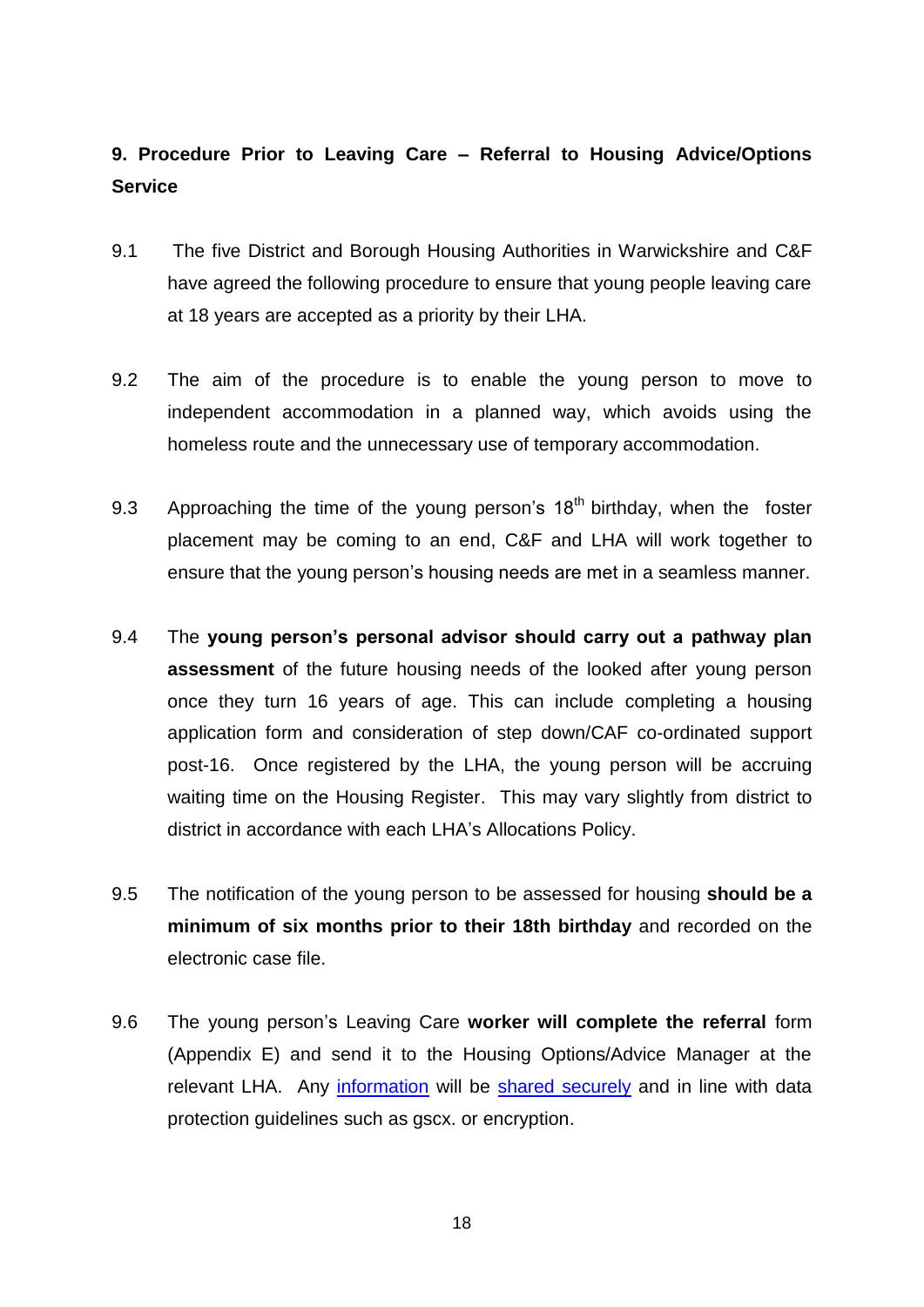- 9.7 The referral will be allocated to a Housing Advice/Options Officer who will arrange an appointment with the worker and the care leaver to discuss and assess housing options. The aim of the meeting is to ensure that the most suitable and appropriate housing option is offered to the care leaver.
- 9.8 An offer of self-contained unsupported accommodation may not be the most appropriate form of housing for the young person leaving care. Options could include supported housing, a private sector tenancy or general needs housing through the housing register (to include wherever possible floating support and/or CAF/Early intervention support).
- 9.9 Where it can be shown that the care leaver is able to live independently, the young person will be given priority through the Housing Register to enable him/her to bid for properties under the Choice Based Lettings Scheme. The care leaver **will be placed in the relevant band and given priority** for the relevant length of **time in accordance with the LHA Allocation's Policy**. The care leaver **will be notified in writing** of registration on the scheme, with a copy sent to the Leaving Care worker and/or CAF officer.
- 9.10 The Housing Options/Advice worker will liaise with the Leaving Care worker to ensure the care leaver is supported through the bidding process. When the care leaver is allocated a tenancy, every effort is made to ensure that the tenancy does not break down for the young person. These young people may benefit from CAF or co-ordinated support services and/or floating support.
- 9.11 A care leaver will generally only be given priority for housing by the LHA if they meet the criteria set out in the [Housing Act 1996,](http://www.legislation.gov.uk/ukpga/1996/52/contents) Part VII and they have a local connection with that area. Where a "looked after" young person is accommodated by C&F in an area other than the one covered by the LHA then the young person may not have a local connection but this would need to be considered on a case by case basis.
- 9.12 A local connection may arise by virtue of close family members living in the LHA area for 5 years or more. Family members are defined as parents or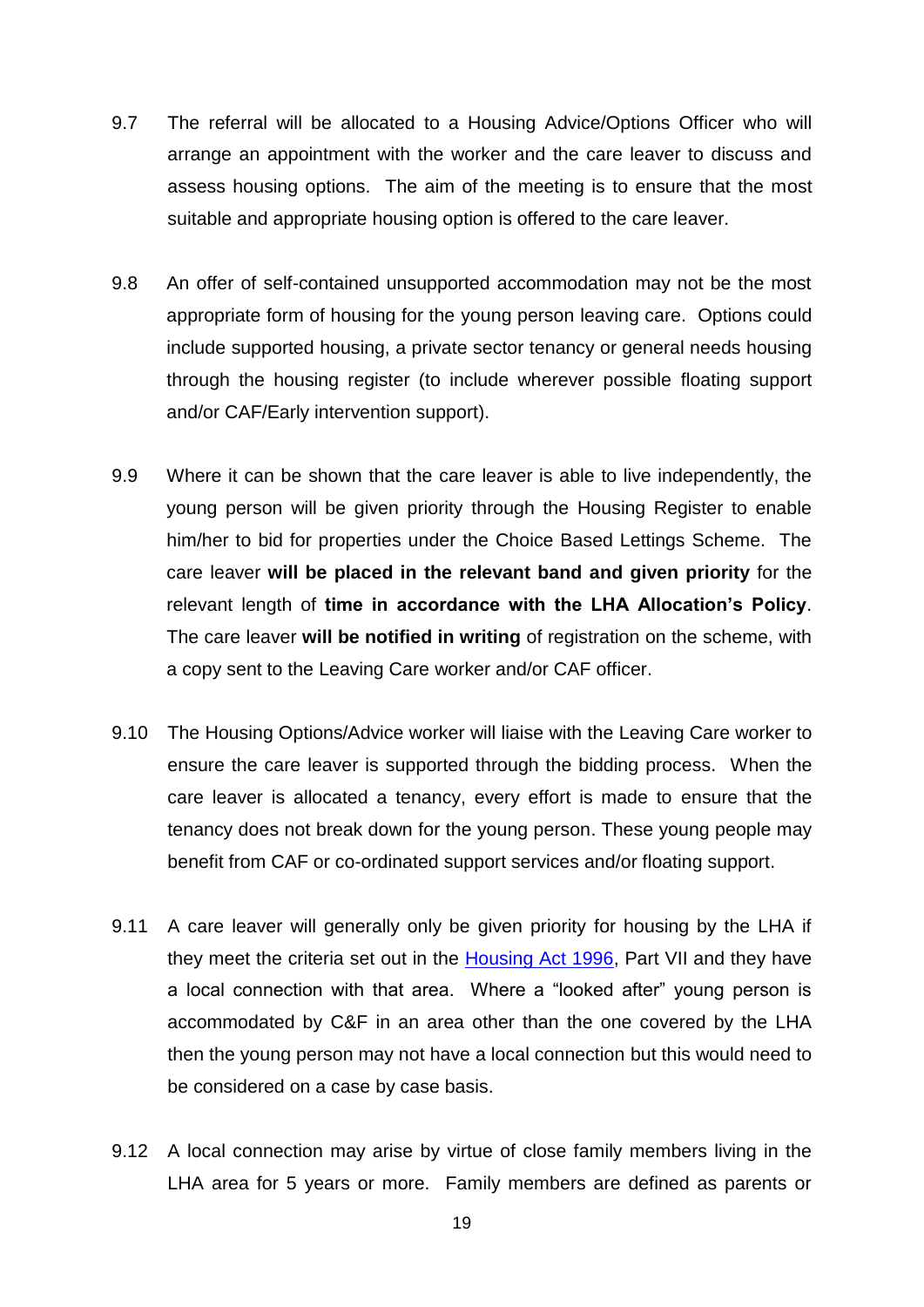siblings. If the young person is employed in the area, then this may also give rise to a local connection if the employment is other than that of a casual nature.

# **10. Procedure for all other young people aged 18 years - 21 years old**

- 10.1 For all other young people aged 18 to 21 the LHA is required to give careful consideration to the possibility of vulnerability. A priority need due to vulnerability may arise as a result of a combination of factors and as such it is important that all agencies make the necessary enquiries to identify whether any of these issues apply as they would for a potentially homeless 16/17 year old:
	- lack of support from family and friends
	- whether the person has to leave home because of violence or abuse, or the risk of violence or abuse
	- any history of local authority care
	- risk of abuse, exploitation or prostitution if the person is homeless
	- risk of offending and vulnerability due to leaving custody
	- risk of drug or alcohol abuse
	- whether the person is fleeing harassment (including verbal or psychological abuse)
	- learning difficulties or special educational need
	- mental or physical health issues.
- 10.2 Agencies referring these young people to LHA should ensure that where any of the above issues apply relevant details are included in the referral (Appendix A and C) and wherever possible contact details of relevant agencies are provided. The LHA will need to make enquiries to identify whether any of the above issues apply, as this will assist with both the assessment of vulnerability and the identification of any support needs.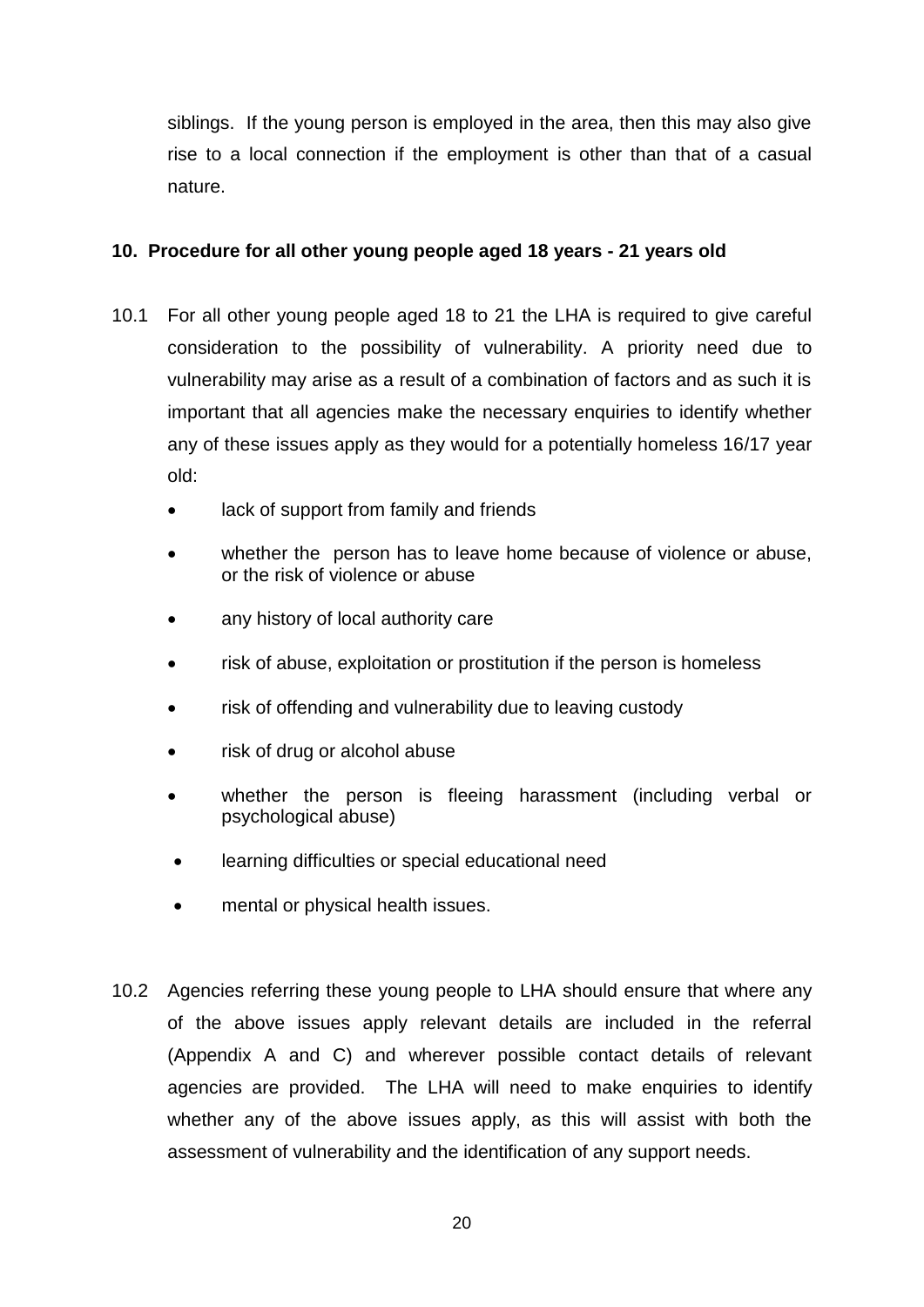10.3 **If a person is eligible** under the Housing Act, there is reason to believe they may have a priority need, and their homelessness cannot be prevented, then **suitable temporary accommodation will be offered**. Consideration would also be given to CAF co-ordinated support services for these young people.

# **11. Dispute Resolution Process**

- 11.1 If either the LHA or C&F is unable to agree in respect of any referral, assessment, support package or accommodation provision, then the case is to be referred to the Housing Manager responsible for homelessness in the case of the LHA, and the Operations Manager in respect of C&F for resolution.
- 11.2 Where it is deemed necessary meetings will be convened on a case by case basis in order for a resolution to be negotiated.
- 11.3 Where the disagreement cannot be resolved at this level the case will be referred to the Head of Housing of the LHA and the Service Manager C&F.
- 11.4 If any young person is dissatisfied with the outcome of the Joint Assessment procedure, they have the right to complain or appeal through existing complaints and appeals procedures.

# **12. Monitoring and Review**

- 12.1 Regular statistics will be compiled and collated by both LHA Housing Advice or Options Managers and C&F Operations Managers.
- 12.2 Information collated needs to be consistent across all District and Boroughs and should include the following:
	- Number of 16 and 17 year olds approaching for assistance
	- Number of 16 and 17 year olds assisted to remain/return to the family home